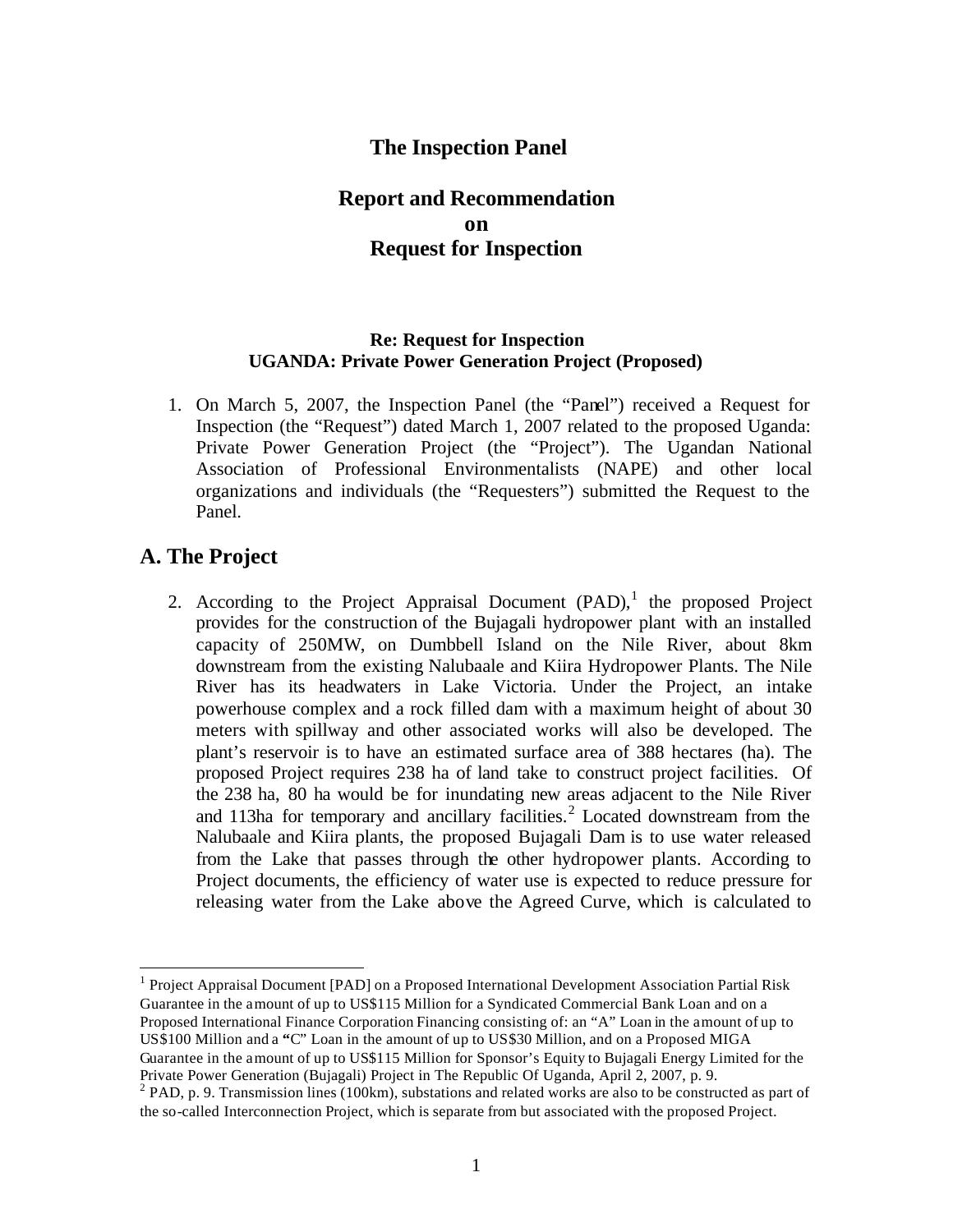ensure that the volume of water released remains consistent with what would have occurred under natural conditions with no changes in downstream discharge.<sup>3</sup>

- 3. A private sector company (Bujagali Energy Ltd. BEL) is to develop the Project. BEL is to be responsible for financing, constructing and operating "*on a Build-Own-Operate-Transfer basis.*" The PAD also states that BEL is to sell electricity to the Uganda Electricity Transmission Company (UETCL) under a 30-year Power Purchase Agreement (PPA) signed on December 13, 2005.<sup>4</sup>
- 4. The total Project cost is estimated to be around US\$750 million. The International Development Association  $(IDA)^5$  is to support the proposed Project through a guarantee of up to US\$115 million for payment of interest and repayment of the principal amount of a loan to BEL (the IDA Guarantee). The Project is also to be financed through, *inter alia*, an International Financial Corporation (IFC) loan and a Multilateral Investment Guarantee Agency (MIGA) Guarantee. In total, the World Bank Group's financial support to the Bujagali Project is to be up to US\$360 million. IDA's Board of Executive Directors approved the proposed IDA Guarantee on April 26, 2007.

# **B. The Request**

5. The Requesters state that the proposed Project is based on "*flawed assumptions and data that hav e little or no bearing to the current situation*" and are thus inadequate.<sup>6</sup> They raise various sets of concerns related to hydrological risks, climate change, and cumulative impact assessment; Kalagala Falls "offsets"; economic analysis, options, and affordability assessment; information disclosure, transparency and openness regarding the Project; dam safety; indigenous peoples, cultural and spiritual issues; compensation, resettlement and consultations; and terrestrial and aquatic fauna. According to the Requesters, the claims they present in the Request constitute a violation of Bank operational policies and procedures, including OP/BP 4.01 (Environmental Assessment), OP/BP 4.04 (Natural Habitats), OP/BP 4.02 (Environmental Action Plans), OP 4.07 (Water Resource Management), OP/BP 4.10 (Indigenous Peoples), OP/BP 4.11 (Physical Cultural Resources), OP/BP 4.12 (Involuntary Resettlement), OP/BP 4.37 (Safety of Dams), OP/BP 7.50 (Projects on International Waterways), OP/BP (Economic Evaluations of Investment Operations), OP 1.00 (Poverty Reduction), and World Bank Policy on Disclosure of Information.

<sup>3</sup> The Agreed Curve is further defined in footnote 37, *infra.*

<sup>4</sup> PAD, p.19.

 $<sup>5</sup>$  In this Report, the terms "IDA" and "the Bank" are used interchangeably.</sup>

<sup>&</sup>lt;sup>6</sup> Request for Inspection Re: Lodging a Claim on the Proposed Bujagali Hydropower Dam and Interconnection Projects in Uganda, March 1, 2007, p.3.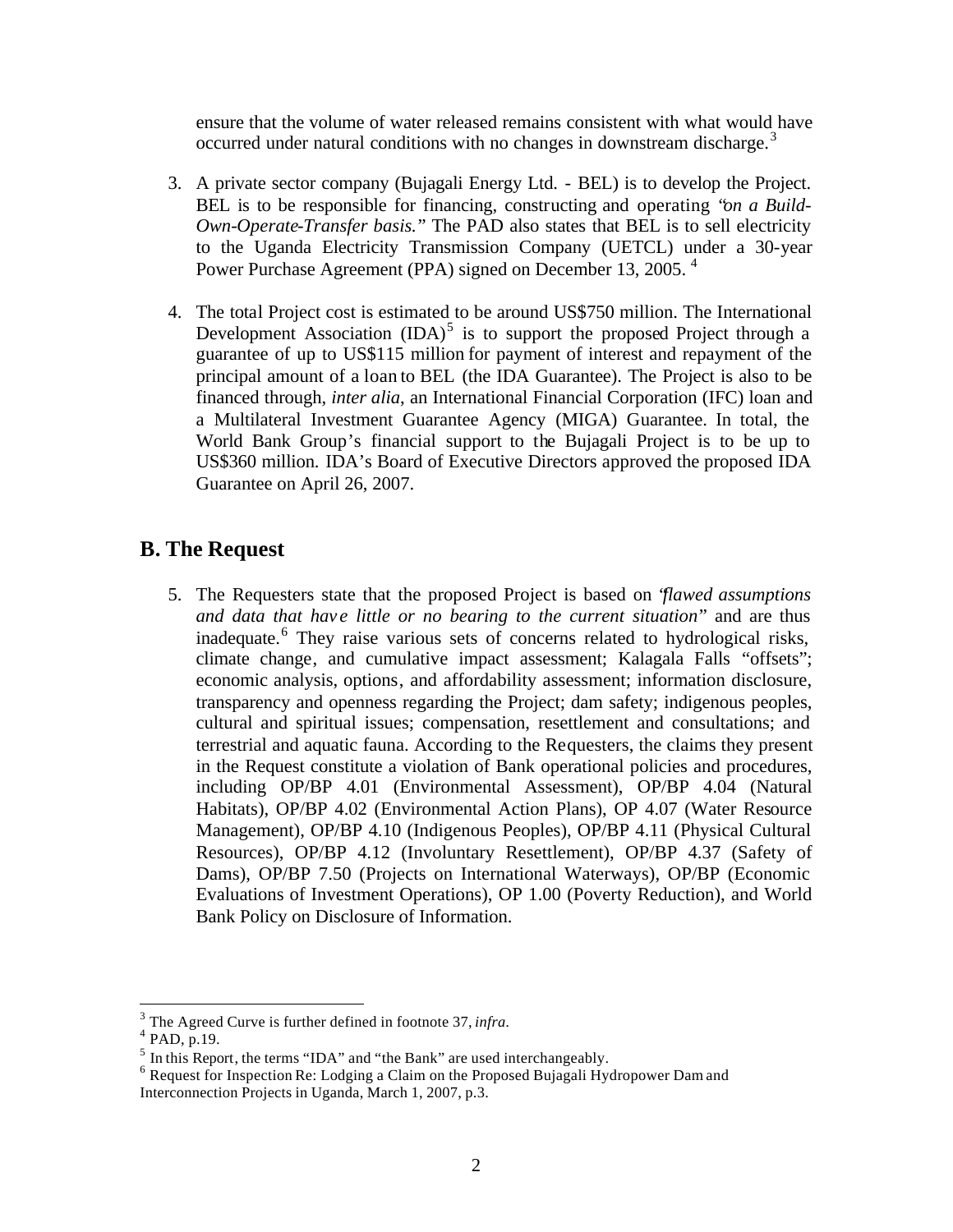- 6. In December 2001, the Board of Executive Directors approved an IDA Guarantee to support an earlier proposal for the Bujagali Hydropower Project, involving the construction of the Bujagali power plant. Before Board approval, NAPE had submitted in July 2001 a Request for Inspection to the Inspection Panel in relation to this previous Bujagali proposal. After authorization of the Board of Executive Directors, the Panel conducted an investigation of the issues raised in the 2001 Request.<sup>7</sup>
- 7. The Bank subsequently cancelled the IDA Guarantee. According to the Requesters, this was cancelled because of "*performance shortfalls, controversies related to social, economic and environmental aspects*, [and] *evidence of corruption associated with the* [private company] *AES Nile Power's (AESNP)*  Bujagali dam project,"<sup>8</sup> among other things. The Requesters claim that, because of high electricity demand and the inability of the Nalubaale and Kiira power plants to generate sufficient electricity, the Government of Uganda (GoU) has now developed a proposal for a Bujagali project with different "*proponents*," i.e. different actors implementing it. They add, however, that "*many shortcuts* [are] *being taken to ensure that the project is approved as fast as possible, ignoring outstanding and new concerns raised on the project*." A summary of the Requesters' concerns about the new proposed project is set forth below.
- 8. **Hydrological Risks, Climate Change and Cumulative Impact Assessment**. The Requesters claim that the social and environmental assessment studies (SEA) that BEL prepared do not adequately address the issues of "*hydrological changes on power production*" at the Nalubaale, Kiira and the proposed Bujagali dams, especially considering that the Lake Victoria waters have declined. According to the Requesters, hydrology is a *'major limitation*" for the Project.<sup>9</sup> The proposed Bujagali dam will be highly dependent on the upstream power plants, Nalubaale and Kiira, but the Requesters claim that BEL cannot control the outflow of water from these plants and has not secured the commitment of the GoU to ensure sufficient outflow rates. Thus, they question whether Bujagali will be able to have enough water to generate the projected capacity. They believe that Lake Victoria will not provide sufficient water, although BEL foresees otherwise. The Requesters argue that the Bujagali dam's designed capacity of 234-290MW is not feasible under the current hydrological conditions. The studies also do not adequately address the issue of the Lake's long-term health.
- 9. The Requesters claim that the SEA did not address climate change impacts on power production, which may cause lower lake levels and lower downstream river flows. These issues were raised in a 2005 report commissioned by the Uganda Ministry of Energy and Mineral Development and prepared by Water Resources and Energy Management International, Inc (WREM), a US consultancy firm. The

<sup>&</sup>lt;sup>7</sup> Inspection Panel Investigation Report, UGANDA: Third Power Project (Credit No. 2268-UG), Fourth Power Project (Credit No.3545-UG), and Bujagali Hydropower Project (PRG B 003-UG), May 23, 2002.

<sup>8</sup> Request for Inspection, p. 2.

<sup>&</sup>lt;sup>9</sup> Request for Inspection, p. 3.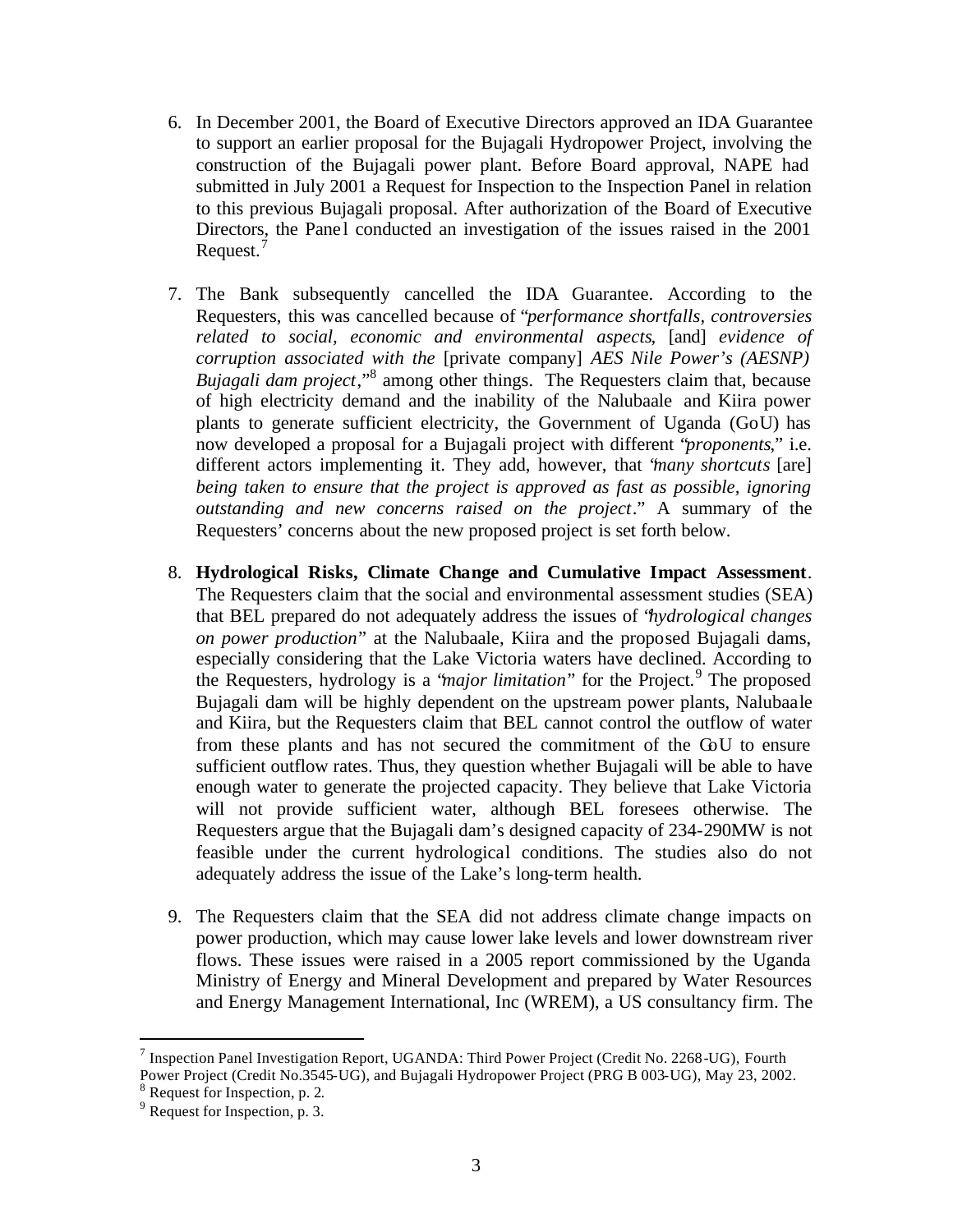Requesters state that BEL also ignored a technical report by the GoU's Directorate of Water Development (DWD) on climate change effects. They contend that BEL did not analyze the Project's cumulative effects and that there are "*no Cumulative Impact Studies on Building a Cascade of Dams along the River Nile*."<sup>10</sup> According to the Requesters, there are hydrological risks, which may cause environmental damage and disruptions in the livelihoods of lakeside dwellers and businesses, which are not analyzed in the Project's economic analysis.

- 10. **Kalagala Falls "Offset**." The Requesters state that the commitment of the GoU to establish the Kalagala Falls as an offset for the development of the Bujagali Falls is not binding. They cite the following paragraph from the previous Indemnity Agreement signed between the World Bank and the GoU on December 20, 2001 in the context of the financing of the Bujagali hydroelectric dam: "*Government of Uganda undertakes that any future proposals which contemplates a hydropower development at Kalagala will be conditional upon satisfactory EIA being carried out which will meet the World Bank Safeguard Policies as complied with in the Bujagali project*."<sup>11</sup> The Requesters state, that therefore there is no guarantee that the Falls will never be developed for hydropower.
- 11. **Economic Analysis, Options, and Affordability Assessment**. The Requesters state that there is no evidence that a comprehensive economic analysis of the Project was carried out, because the study published on the World Bank website cannot be considered "comprehensive" and a basis for determining the economic viability of the Project. In addition, the Requesters argue that the economic analysis does not include an adequate assessment of the Project's economic alternatives to support the statement that the Bujagali dam is the least costly option. Alternative energy options were not adequately considered. The Request describes eleven alternatives to the proposed Project that were allegedly dismissed because of their costs and the "difficulty to connect to the national grid." According to the Requesters, the economic analysis does not provide costs, costbenefit or opportunity cost-scenarios, or calculations for developing these alternatives and for deciding to reject them in favor of the Bujagali option. The Requesters also state that, in deciding on the best option, important factors were not discussed and that the Bank and the GoU have "*skewed research efforts to consistently promote Bujagali above other options*." In addition, in the Requesters' view, "*the idea of dismissing energy alternatives, because they cannot easily be connected to the national grid … is erroneous.*" Other options that would "*help reduce the burden on existing national grid-based hydropower at competitive costs*" were not addressed. <sup>12</sup>

 $10$  Request for Inspection, p.4.

<sup>&</sup>lt;sup>11</sup> Request for Inspection, p. 5, referring to the Indemnity Agreement dated December 20, 2001.

 $12$  Request for Inspection, pp. 7-8.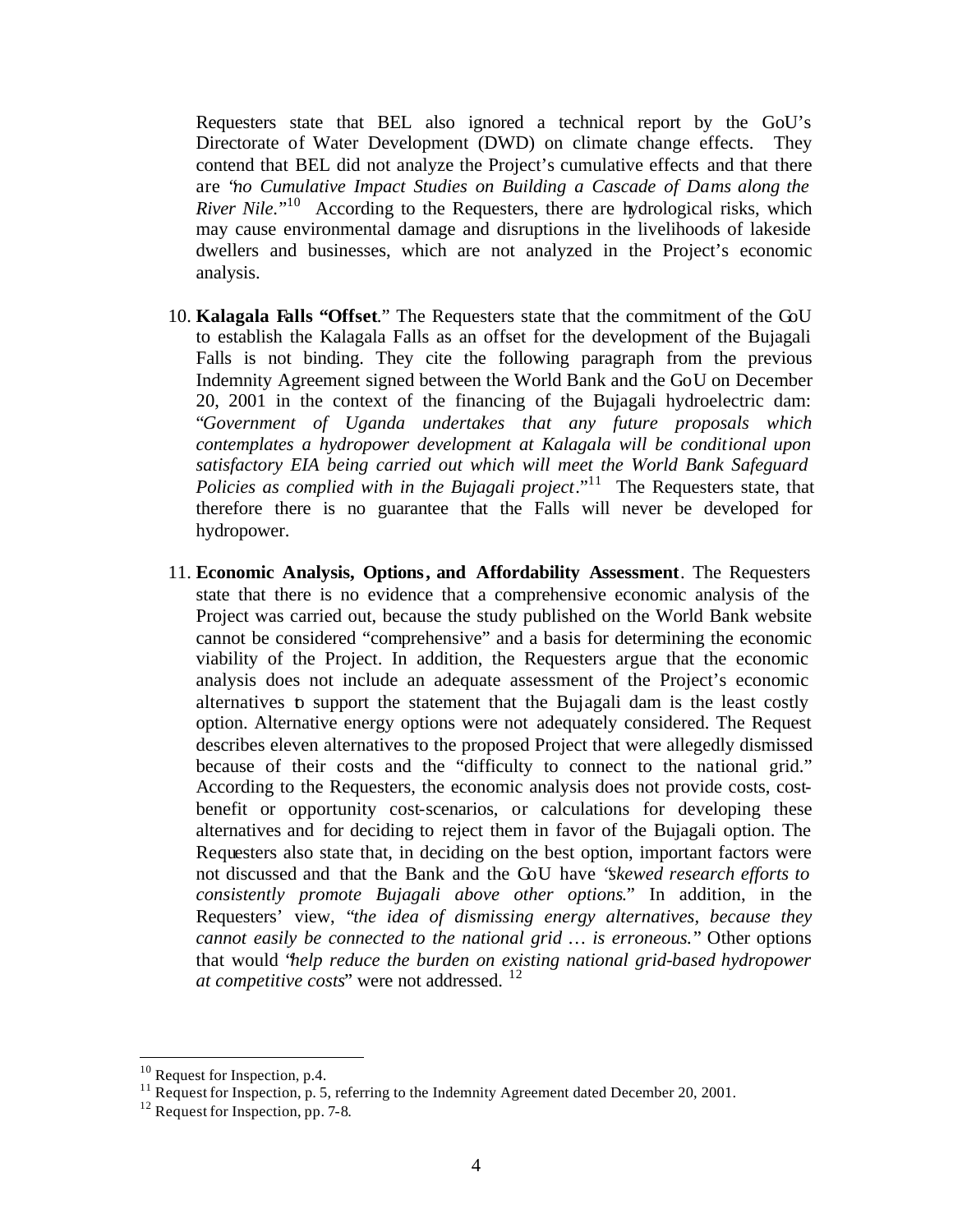- 12. The Requesters further argue that the Project is "*economically risky,*" especially in view of the changing hydrology, and that concerns such as the citizens' ability to afford it, the Project's high costs and the country's indebtedness have become contentious issues. The Requesters state that from an original estimate of US\$430 million, the Project cost has now jumped up to US\$735 million. NAPE states that, on February 28, 2007, it met with World Bank officials who acknowledged that the cost increase has been 30%. The Requesters believe that because of this cost increase it is becoming clear that the majority of Ugandans, who live in rural areas far from the national grid, will not be able to afford unsubsidized electricity from the Bujagali dam. Furthermore, the high Project costs will limit the funds for rural electrification and will likely lead to reducing subsidies for grid-connected users. The Requesters claim that the Project will "*negate the country's economic development and efforts for poverty eradication*." 13
- 13. **Information Disclosure and Transparency**. According to the Requesters, the Bank refuses to make public the information on the Nile hydrology and the Lake Victoria's hydrological conditions, such as information contained in a Bankfunded Independent Hydrological Review. The Requesters call for more transparency and openness from the Bank and believe that all studies on economic viability and evaluation of options should be released in a timely manner, to allow time for their review before decisions are made. The Requesters particularly complain that while the Power Purchase Agreement (PPA), which is a key Project document, was recently released, only one photocopy is available for consultation, with no signing dates and no serialized pages. It can be read only during working hours at the Uganda Electricity Regulatory Authority (ERA). They also claim that this copy is incomplete  $-$  e.g. does not include Project costs  $$ and that, in reality, this is not the actual PPA used to negotiate the loans with the World Bank. According to the Requesters, Ugandan laws require that the Parliament approve the State's obligations under the PPA but "*there is no evidence that BEL's PPA has been debated and approved by Uganda's* Parliament..."<sup>14</sup> The Requesters also note that the Project's SEA has been signed by the Government in 2005. This means, in the Requesters' opinion, that the PPA was signed in violation of Ugandan laws and without taking into account the costs of the Project studies and compensation and resettlement issues, which will nevertheless bear on the ultimate tariff for electricity.
- 14. **Dam Safety Issues**. The Request reports that the safety issues regarding the Nalubaale dam at the Owen Falls are not taken into consideration in the Bujagali dam design. The Requesters raise the issue of whether the Bujagali dam would be able to survive a failure of the Owen Falls dam. The Requesters do not consider sufficient the proposal to form a dam safety panel, because they believe a comprehensive plan and strategies to address these issues should be integrated into the Project design. They argue that these strategies are very important, since

 $13$  Request for Inspection, pp. 8-9.

<sup>&</sup>lt;sup>14</sup> Request for Inspection, p. 10.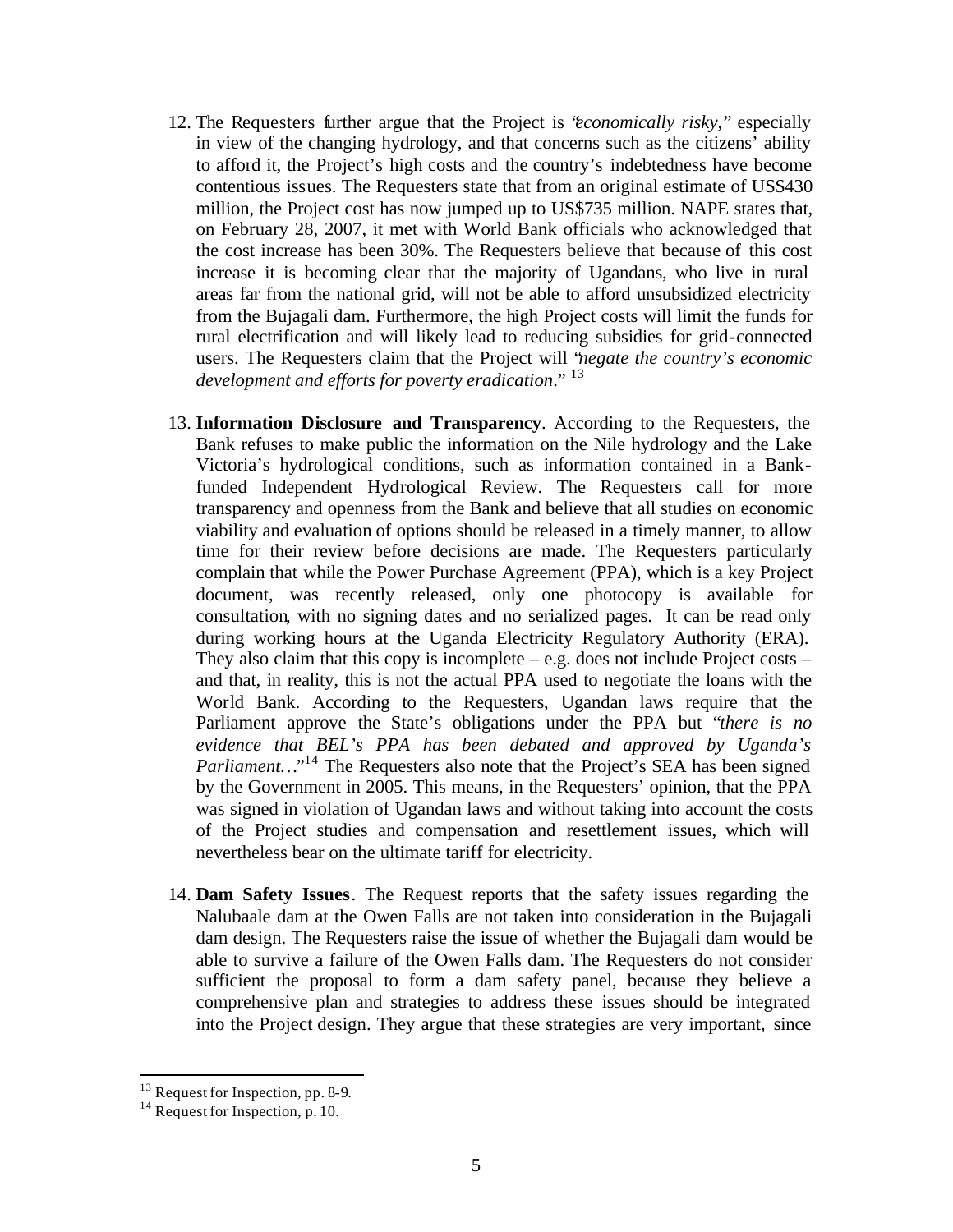there was no Environmental Impact Assessment for the Kiira Dam or a postconstruction audit for the Nalubaale dam.

- 15. **Indigenous Peoples, Cultural and Spiritual Issues**. The Requesters state that the Basoga people living in the Project area are not considered as indigenous peoples in the SEA, which contradicts the fact that they are considered indigenous peoples under the Constitution of Uganda. They add that the "*failure of the World Bank to respect the Constitution of the Republic of Uganda as regards indigenous peoples is a violation of World Bank Policy on Indigenous Peoples (OP/BP 4.10)*."<sup>15</sup> In addition, they observe that the SEA addresses cultural and spiritual issues inadequately.
- 16. **Compensation, Resettlement and Consultations**. The Requesters state that the existing compensation and resettlement framework is outdated and does not reflect the current economic conditions. They believe that the social costs and benefits of the compensation and resettlement program should be re-assessed in line with current and future realities. The Requesters also include a letter from people displaced as a consequence of the preparation of the earlier proposal for Bujagali. With respect to consultation with affected people, the Requesters note that there is evidence of consultation, but also claim that BEL "*confuse consultation with true participation in a decision-making process*."<sup>16</sup> In addition, they contend that there was no consultation with 240 clans of the Basoga and 53 of the Busanga indigenous peoples.
- 17. **Old Data and Issues Related to Fauna**. According to the Requesters, the social and environmental studies are based on outdated data, e.g. on water quality, climate and air-borne particulate. They claim that some sections of the SEA were prepared almost ten years ago and do not reflect the current environmental realities. In addition, the studies on the terrestrial and aquatic fauna were carried out only for a very short period of time and do not provide variations of species distribution and diversity, which normally occur in a period of one year.
- 18. **Concerns Raised with World Bank**. The Requesters state that they expressed their concerns in a letter sent to the Bank. They further note that they invited the Bank's Country Office in Kampala to attend public meetings, held in August and October 2006, on Lake Victoria and the role of dams in draining the Lake, but received no response from the Bank. In addition, the Requesters state that they recently met with Bank officials in Kampala to reiterate their worries, but claim that the Bank has not adequately addressed their concerns. They believe that the actions described in the Request are contrary to the World Bank policies and procedures and have materially and adversely affected the Requesters' rights and interests. They ask the Panel to recommend that an investigation of the issues raised in the Request be carried out.

 $15$  Request for Inspection, p. 11.

<sup>&</sup>lt;sup>16</sup> Request for Inspection, p. 12.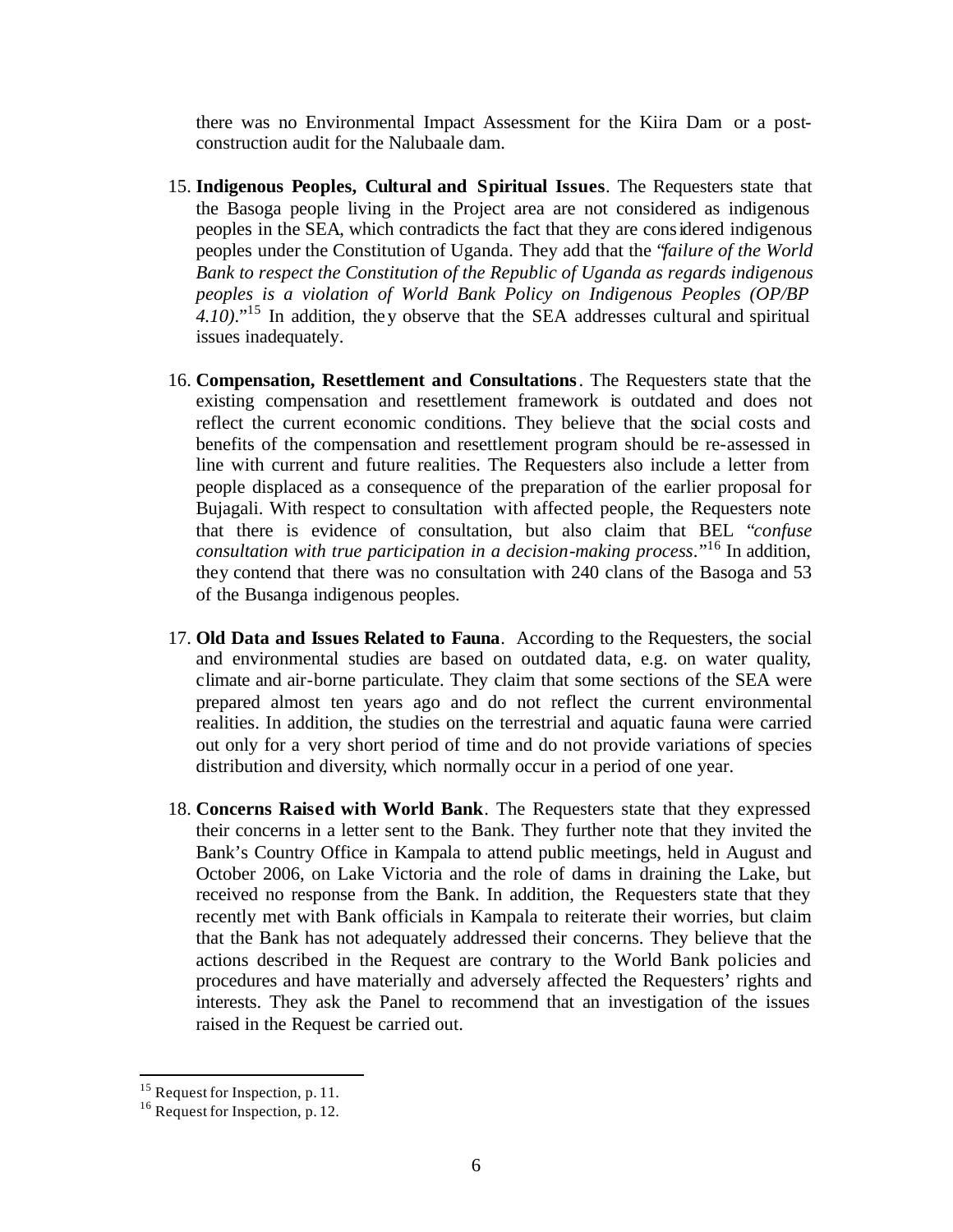19. The above claims may constitute non-compliance by the Bank with various provisions of its operational Policies and Procedures, including the following:

| OP/BP 4.01                                     | <b>Environmental Assessment</b>                      |
|------------------------------------------------|------------------------------------------------------|
| OP/BP 4.02                                     | <b>Environmental Action Plans</b>                    |
| OP/BP 4.04                                     | Natural Habitats                                     |
| OP 4.07                                        | Water Resource Management                            |
| OP/BP 4.10                                     | <b>Indigenous Peoples</b>                            |
| OP/BP 4.11                                     | <b>Physical Cultural Resources</b>                   |
| OP/BP 4.12                                     | <b>Involuntary Resettlement</b>                      |
| OP/BP 4.37                                     | <b>Safety of Dams</b>                                |
| OP/BP 7.50                                     | Project on International Waterways                   |
| OP/BP 10.04                                    | <b>Economic Evaluations of Investment Operations</b> |
| <b>OP 1.00</b>                                 | <b>Poverty Reduction</b>                             |
| World Bank Policy on Disclosure of Information |                                                      |

### **C. Management Response**

- 20. On April 5, 2007, Management submitted its Response to the Request for Inspection. <sup>17</sup> The Response addresses key issues raised by the Requesters and the proposed Project's background, context, benefits and future. A detailed Response to all the Requester's claims is included as Annex 1.
- 21. The Response states that in the past three years Uganda has been suffering severe power shortages. The reasons include delays in developing additional generation capacity, prolonged drought in the region, about an eight percent increase in the annual electricity demand, and technical losses in the distribution system. This electricity crisis, with service cuts for hours and, at times, days, has strained the country's growth by affecting small and large businesses – particularly manufacturing, high-value agriculture and processing industries – as well as consumers. As a result, the proposed Project is being developed to provide the needed capacity in a "*least-cost and environmentally and socially sustainable*  manner."<sup>18</sup> Management asserts that the proposed Project is expected to eliminate the power shortages by 2011, when the Bujagali power plant is anticipated to be in service, because it will provide an increase of 250MW of generation capacity in the national grid.
- 22. In its Response, Management also refers to a previously developed Bujagali Hydropower Project (for which an IDA Guarantee of US\$115 million was approved by the Board of Executive Directors in December 2001) and other energy projects in Uganda. Management states that on July 25, 2001, the Panel had received a Request for Inspection related to the previously proposed project, which was submitted by NAPE and other local institutions and individuals.

<sup>&</sup>lt;sup>17</sup> Bank Management Response to Request For Inspection Panel Review of the Uganda: Private Power Generation Project (Proposed), April 5, 2007.

<sup>18</sup> Management Response, ¶ 6.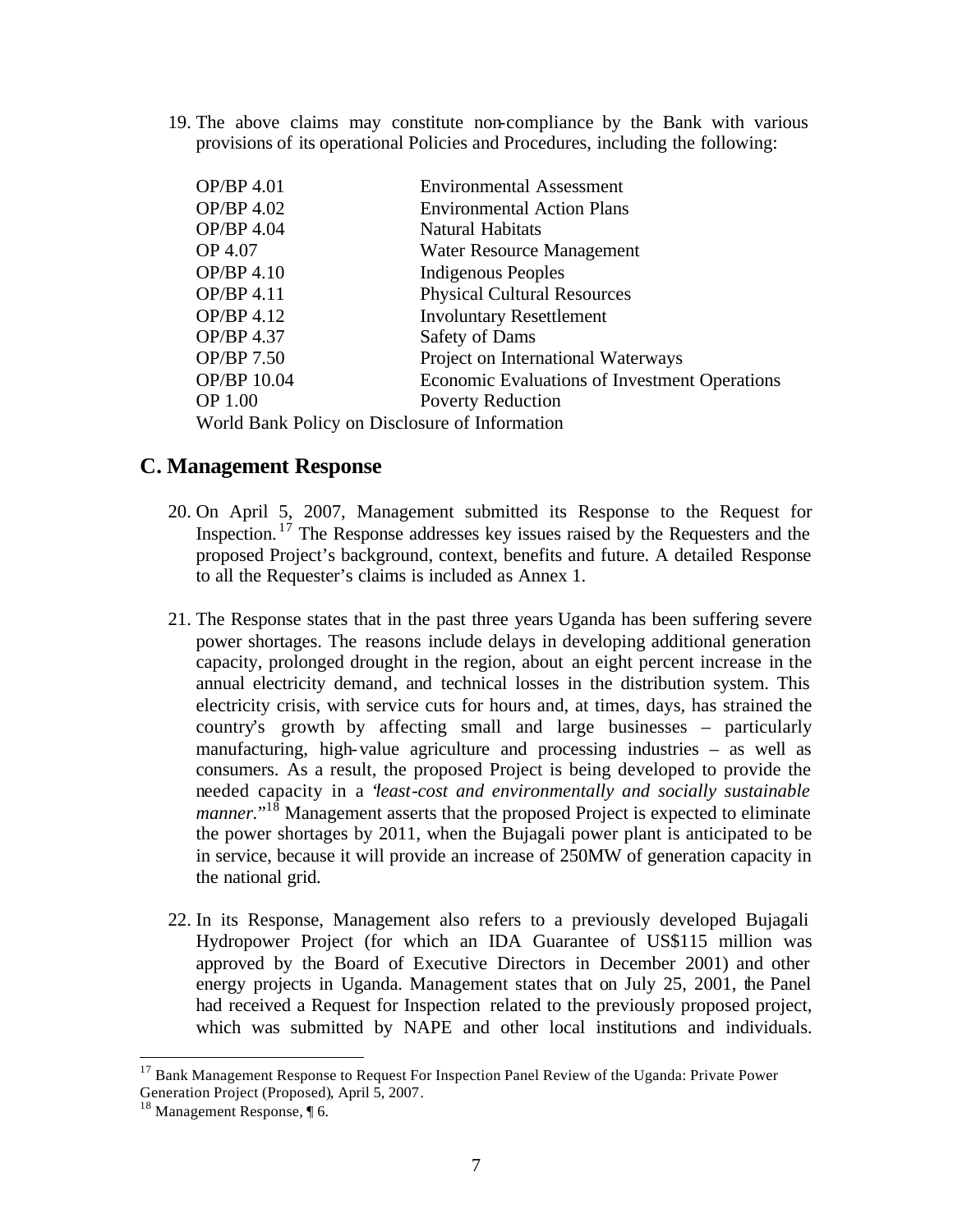Management further notes that, upon Board authorization, the Panel had conducted an investigation of the issues raised in that Request. According to Management, the "*key findings*" of the Panel's 2002 investigation focused, *inter alia*, on disclosure of information about the Bujagali Project, preparation of the Sectoral Environmental Assessment, assessment of the cumulative impacts of building multiple dams on the Nile River, economic evaluation and analysis of alternatives, and the agreement to use the Kalagala Falls as an environmental offset. Management notes that, in response to the Panel's findings, it prepared a "*nine-point action plan*", which was approved by the Board on July 17, 2002. Management Response contains a matrix describing the 2002 Panel's investigation findings and the status of implementation of Management's action plan approved in 2002.<sup>19</sup>

- 23. With respect to this earlier Bujagali Project, Management states that the private company that was to develop it, AES Corporation, withdrew from the Project. Uganda then terminated that Project in 2003, and started seeking new sponsors. As a result, the feasibility of a new Bujagali project was assessed and, according to Management, "*extensive national and regional analyses*" of the new proposed Project's environmental, social and economic impacts and detailed evaluation of alternatives have been conducted. Management also claims that there has been public consultation and disclosure of Project documents.
- 24. The Response contains an analysis of "Special Issues": Current Context and Future Vision; Issues Raised by the Requesters; Project Preparation: Key Issues; Project Benefits and Next Steps.
- 25. **Current Context and Future Vision**. Management reiterates that the power crisis has harmed industrial production in Uganda, which has paid a high price for failing to develop the earlier Bujagali Project. According to Management, if the Bujagali plant had been constructed and operated in the first attempt, the reduction in Lake Victoria water levels due to over-abstraction "*may not have occurred*". Power would have been produced at a lower cost so that the price Uganda is currently paying for the supply from thermal plants which run on imported fuel would be significantly less. Management maintains that when the Bujagali hydropower plant becomes operational in 2011, it will generate 60% more annual energy than with all the thermal plants in 2010.
- 26. Management states that the Government of Uganda (GoU) has learned "*valuable lessons*" from the previous experience, which have shaped *"the current proposed project*" and that the World Bank Group has been able to "*evaluate lessons of experience, including the outcomes and recommendations of the Inspection Panel review, and better understand and appreciate the various concerns of the stakeholders within and outside Uganda*." 20

<sup>&</sup>lt;sup>19</sup> See Management Response, pp. 6-8.

<sup>20</sup> Management Response, ¶ 22.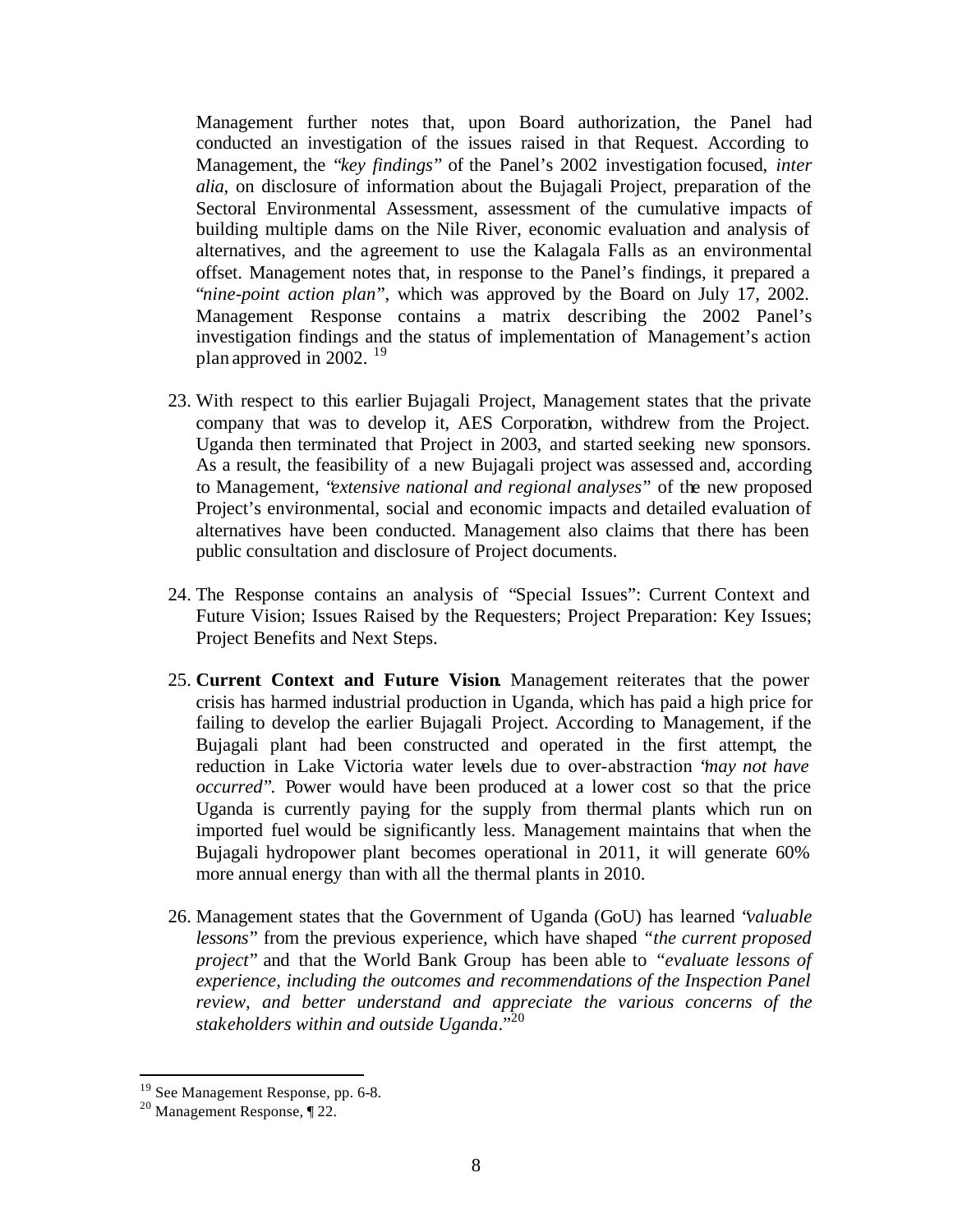- 27. According to the Response, in selecting the Project's private sponsors, the GoU has "*followed a transparent and open, competitive process*." <sup>21</sup> The Government has also been committed to and implemented a "*stronger program of public disclosure*", in which the Power Purchase and Implementation Agreement were disclosed along with several environmental, economic and social documents. Management adds that "*proactive consultations and dissemination events*" were conducted to make this information "*widely available*".<sup>22</sup>
- 28. **Response to Issues Raised by Requesters**. With respect to the Kalagala Falls, Management claims that the GoU "*has reiterated the commitment to the Kalagala offset*" made under the earlier Bujagali project. The proposed Project's social and environmental assessment reviewed by the Bank also recommends such a commitment. Management states that this commitment will be included as a Government obligation in the Project's IDA Indemnity Agreement. It also notes, however, that while it will be binding "*throughout the life of the Indemnity*", the Bank's legal recourse to enforce the Government obligation will not be available after the termination of the Agreement. As a result, the Indemnity Agreement also includes a provision that prior to termination, the Bank and the GoU will "*pursue discussions to identify mechanisms or instruments to enable the continuation of the GoU obligation to set aside the Kalagala Falls site.*" 23
- 29. Dam safety concerns are also addressed. According to the Response, a Dam Safety Panel (DSP) has been created to provide advice on the design, construction, initial filling and the start-up of the dam, to ensure consistency of the Project with Bank policies. Furthermore, the Project's legal agreements will require the preparation of an Emergency Preparedness and Response Plan (EPRP) including failure scenarios for Nalubaale, Kiira and Bujagali dams.
- 30. Management acknowledges the Requesters' concerns that past resettlement was not completed. In this regard, the Assessment of Past Resettlement Activities and Action Plan (APRAP) and Community Development Action Plans (CDAP) assess the current conditions. Management also states that BEL and the Bujagali Implementation Unit (BIU) "*are now resolving all outstanding issues*" and are committed, *inter alia*, to completing the titling process, upgrading the Naminya School, improving health services, evaluating sanitation conditions and addressing outstanding problems, and implementing longer-term community development programs. <sup>24</sup> The resettlement that will take place under the Interconnection Project is also addressed in a Resettlement Action Plan (RAP), which was not yet finalized when Management Response was submitted.<sup>25</sup>

<sup>21</sup> Management Response, ¶ 23. See also paragraph 23 for a detailed description of the four criteria on which the GOU based the selection of the Project's private sponsors.

 $22$  Management Response,  $\P$  24.

<sup>23</sup> Management Response, ¶ 28.

<sup>24</sup> Management Response, ¶ 30.

<sup>&</sup>lt;sup>25</sup> Management Response,  $\parallel$  31. According to the Response, the draft RAP was disclosed on December 21, 2006, and land evaluations were completed in early 2007.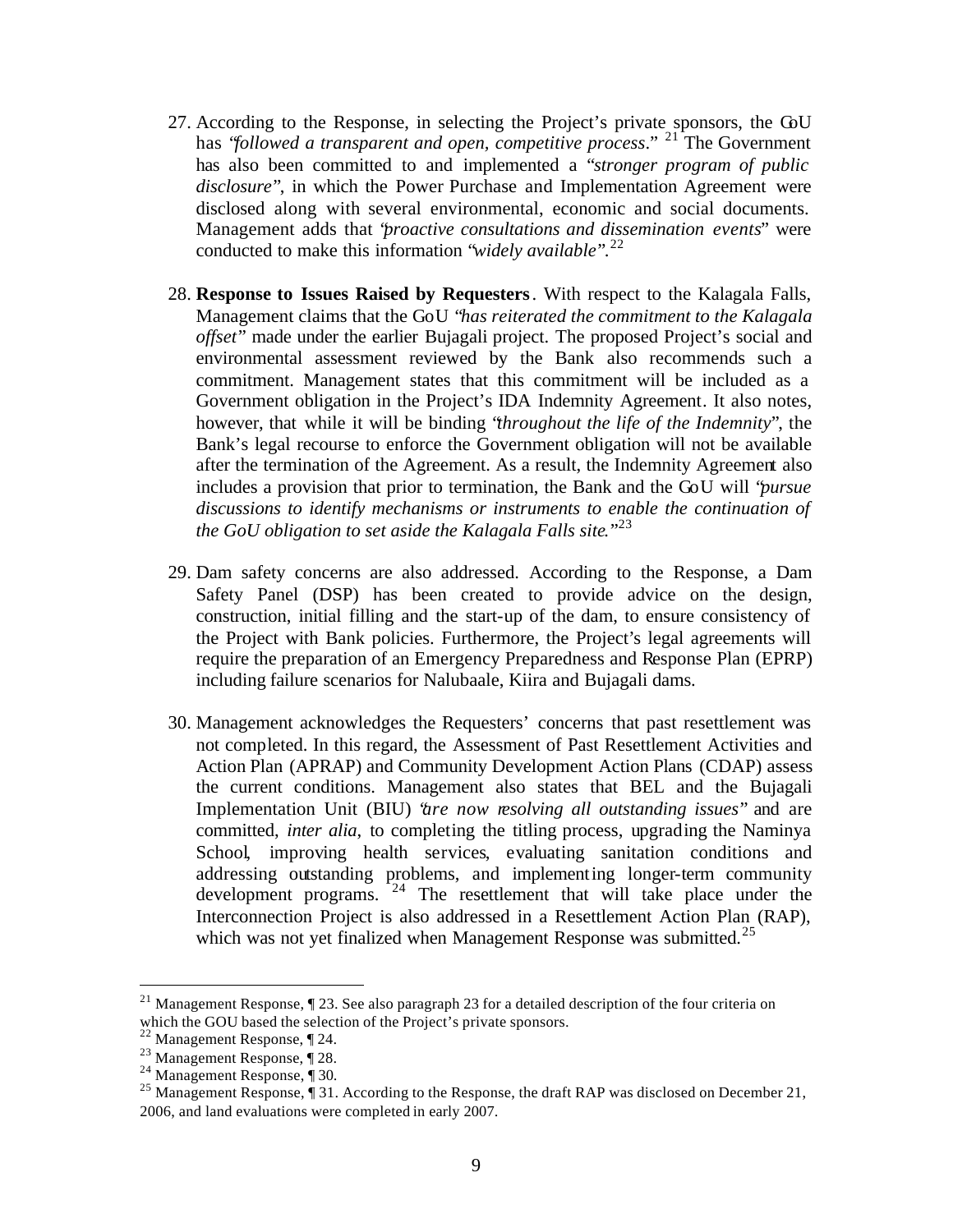- 31. In response to the claim that the Basoga people should be considered indigenous peoples under OP/BP 4.10 because the Constitution of Uganda considers them as such, Management claims that "*all natural-born citizens of Uganda are indigenous peoples under the constitution*", including the Basoga and 55 other groups in Uganda.<sup>26</sup> Management thus considers that the policy on indigenous peoples "*is not triggered by this Project*." In Management's view, there is a "*clear demarcation line*" between the Basoga and other African ethnic groups that the Bank has defined as indigenous peoples, and considering the Basoga as indigenous "*would defeat the intended objectives of OP 4.10*." There are not only criteria such as ancient origin, self-definition and land to define whether the peoples in question are indigenous, but also marginalization and vulnerability. Management claims that the Basoga "*are a large and influential group in Uganda*."<sup>27</sup>
- 32. Regarding Project preparation, Management states that "*seasoned, experienced World Bank Group staff*" and "*high caliber consultants*" have worked in the preparation of this Project. This has led to analyses of the Project's merits which provide "*solid underpinnings*" and which incorporate the views of "*key project stakeholders*."<sup>28</sup> Management believes that "*the economic, financial, safeguard, technical, governance, and other required analyses to date are compliant with relevant World Bank Group policies and were undertaken to high professional standards*."<sup>29</sup> In addition, Management claims that the Project preparation followed best practice and took into account the findings of the Inspection Panel investigation of the issues raised in the Request for Inspection submitted to the Panel in 2001.
- 33. According to the Response, the Project analyses considered a wide range of supply options and a wide range of demand scenarios based on the most recent data on the Ugandan economy and the electricity sub-sector, and assessed the impacts of both bw and high hydrology scenarios. According to the analysis, climate change is not expected to have a negative impact on water availability. Management believes that environmental and social work carried out thus far has appropriately considered both those issues that emerged in the earlier Bujagali Project and new issues, through, *inter alia*, a new Social and Environmental Assessment, assessment of the status of the resettlement actions, assessment of the cumulative impacts of multiple dams on the River Nile, and consultations with affected communities.
- 34. Management states that on December 21, 2006, the environmental and social documents were disclosed, as well as the economic and financial analysis in its entirety. Management indicates that these documents were provided to the

 $2<sup>26</sup>$  Management Response, Annex 1, p. 36.

<sup>&</sup>lt;sup>27</sup> Management Response, Annex 1, p. 37.

<sup>28</sup> Management Response, ¶ 32.

<sup>29</sup> Management Response, ¶ 33.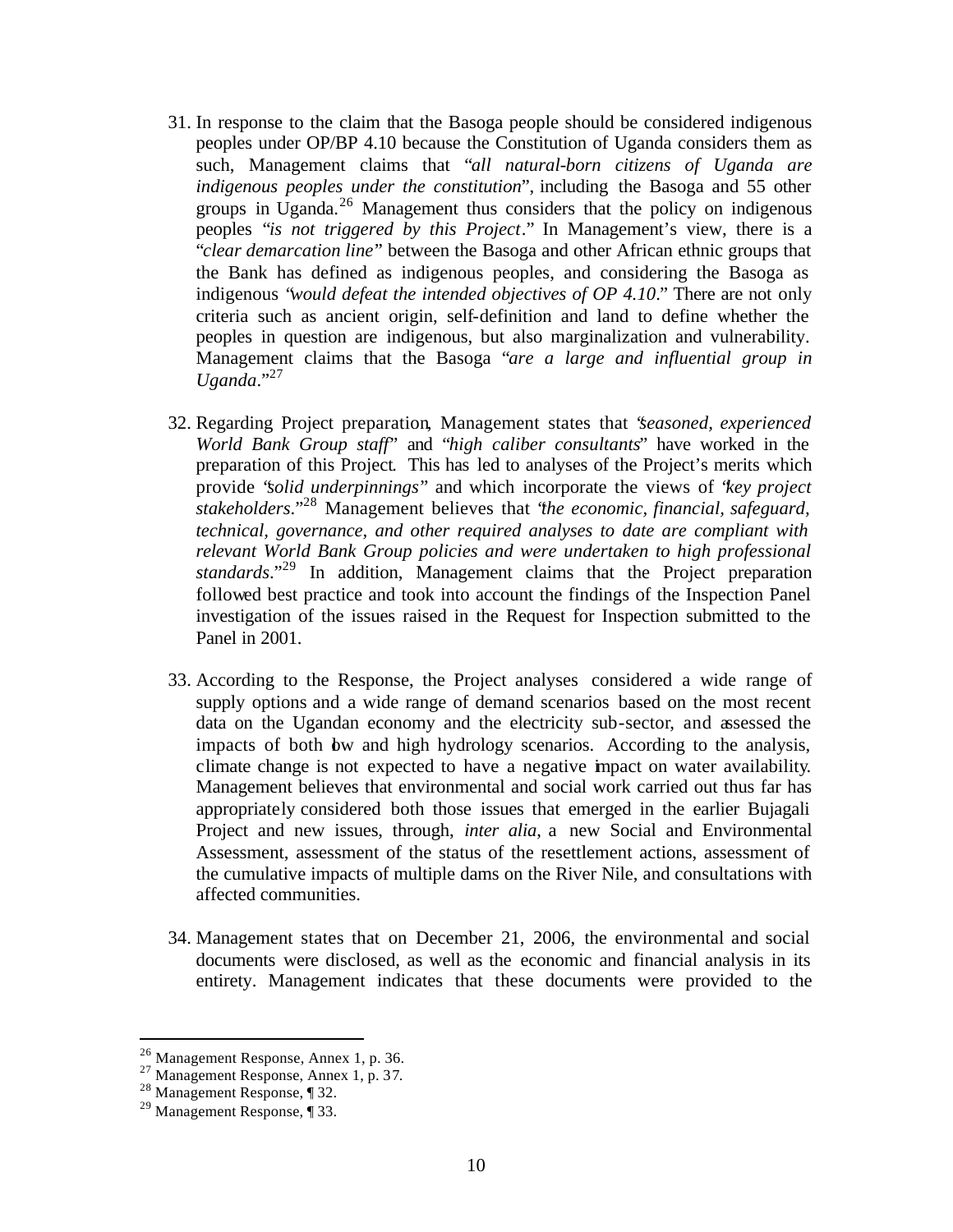Requesters a day before they filed the Request. The GoU has also disclosed the PPA for an open-ended period of time.

- 35. **Project Benefits**. Among the Project benefits, Management notes that providing reliable least-cost power is expected to increase the number of connections of residential users to the national grid, including in rural areas, and will allow industrial and commercial users to increase output, efficiency and thus profits. Management further indicates that employment opportunities are expected to be available for 600-1500 Ugandan nationals (10% from local communities) during the Project's construction phase. Employment opportunities will also be available in the tourism sector because of the Kalagala Offset, and economic activities are expected to increase in and around the Project site.
- 36. According to Management, the proposed Project will also have environmental benefits. Since the Bujagali dam will use the same water already released through the Nalubaale/Kiira dams, the pressure to over-extract water from Lake Victoria will be reduced. This will help preserve the Lake.
- 37. The Government will benefit from net tax revenues from the Project and from not having to provide a general subsidy for electricity tariffs. These funds may be used for social and poverty alleviation programs. Management further maintains that the Project will provide economic and commercial benefits to Uganda, will facilitate foreign investments, and will "have important demonstration effects" in Sub-Saharan Africa. On the other hand, Management believes that a failure would be very costly for the country and could send a negative signal to other countries in the region.
- 38. **Next Steps**. According to the Management Response, after the Board approves the IDA Guarantee, there are key issues that must be closely followed in supervision. These include the environmental and social mitigation plans and the continuation of the Dam Safety Panel's assignment.
- 39. **Conclusion**. According to Management, the World Bank Group's support for the Project "*is pivotal to its success*" because its involvement gives confidence to the private sector and to lenders. Management also states that it "*takes seriously the Requesters' concerns*" and believes *"that the project adheres closely to Bank policies and more importantly, that the project developers and financiers have been conscientious in pursuing the welfare of project affected persons as well as Uganda as a whole*."<sup>30</sup>

<sup>30</sup> Management Response, ¶ 47.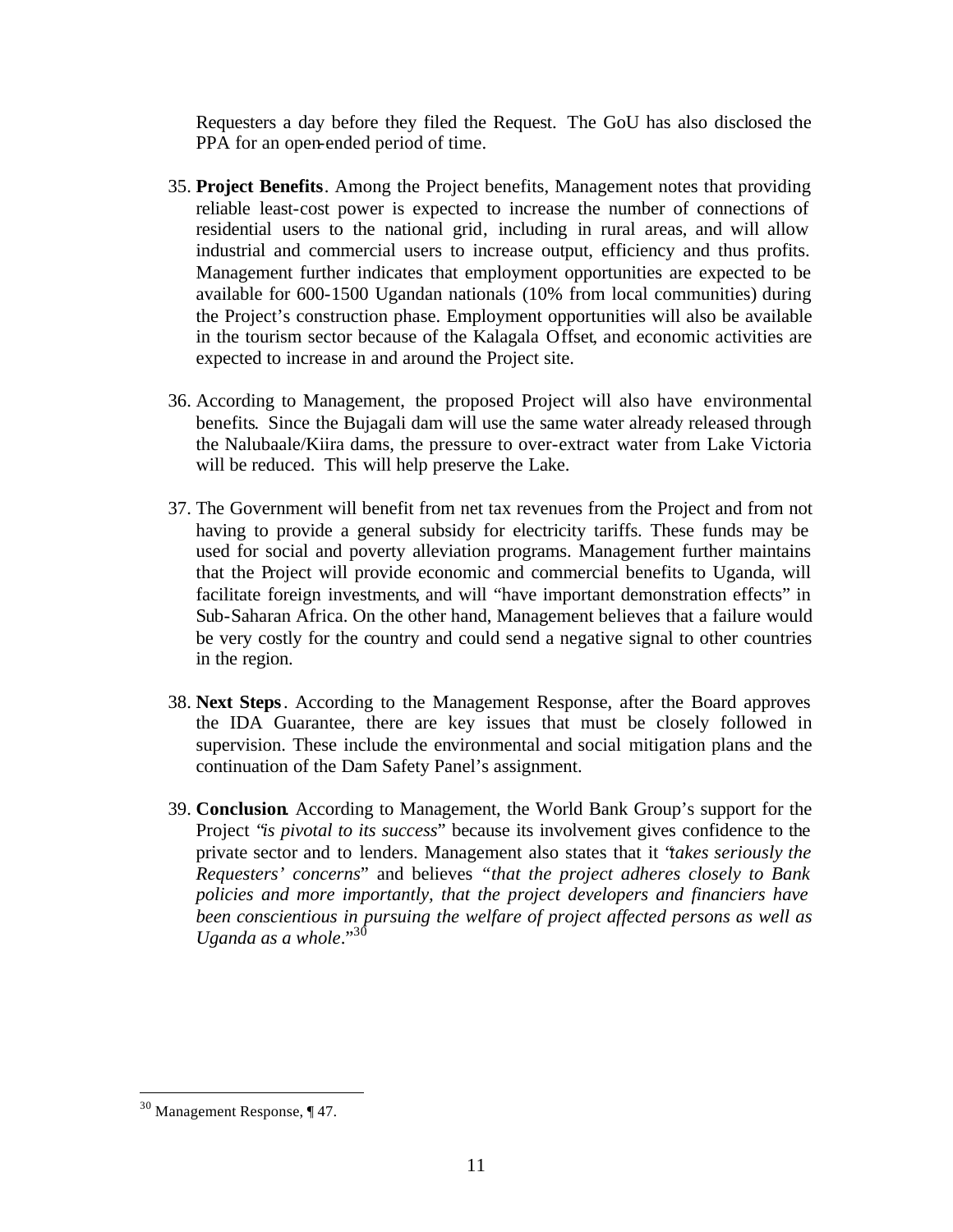# **D. Eligibility**

- 40. The Panel must determine whether the Request satisfies the eligibility criteria for an Inspection, as set forth in the 1993 Resolution establishing the Panel and the 1999 Clarifications, <sup>31</sup> and recommend whether the matter alleged in the Request should be investigated.
- 41. The Panel has reviewed the Request and Management's Response. The Panel Chairperson, Edith Brown Weiss, together with Executive Secretary Peter Lallas and expert consultant Eduardo Abbott, visited Uganda from April 18 to April 25, 2007. During their visit, the Panel Team met with the Requesters, other members of civil society and locally affected communities, Bank staff, national and local authorities, Project authorities, members of Parliament and others.
- 42. The Panel wishes to thank all those who facilitated the Panel's visit, especially the National Association of Professional Environmentalists (NAPE), the Ministry of Energy and Mineral Development, the Bujagali Energy Limited (BEL), and the World Bank Country Office.
- 43. The Panel wishes to emphasize that it recognizes the immediate importance of developing sources of electricity for Uganda, and the potential of hydropower as a source of energy. It notes Management's explanation as to how the proposed Project addresses this need.
- 44. Based on the reasons set forth below, the Pane l is satisfied that the Request meets all of the eligibility criteria provided in the 1993 Resolution and Paragraph 9 of the 1999 Clarifications.
- 45. During the visit, the Panel confirmed that the Requesters are legitimate parties under the Resolution to submit a Request for Inspection to the Inspection Panel. The persons who signed the Request have common interests and concerns, and reside in the Borrower's territory, as required by Paragraph 9(a).
- 46. The Panel notes that the Request "*assert[s] in substance that a serious violation by the Bank of its operational policies and procedures has or is likely to have a material adverse effect upon the requesters*" as required by Paragraph 9(b).
- 47. The Panel has reviewed the claims and the Management Response carefully in relation to this criterion. The Panel also gathered relevant information during its eligibility visit to Uganda, particularly through its visit to the Project area and its meetings with Requesters, other members of civil society and locally affected communities, who reiterated the claims of non-compliance by the Bank with its own operational policies and procedures, and actual and potential harm.

<sup>31</sup> Conclusions of the Board's Second Review of the Inspection Panel (the "1999 Clarifications")*,* April 1999..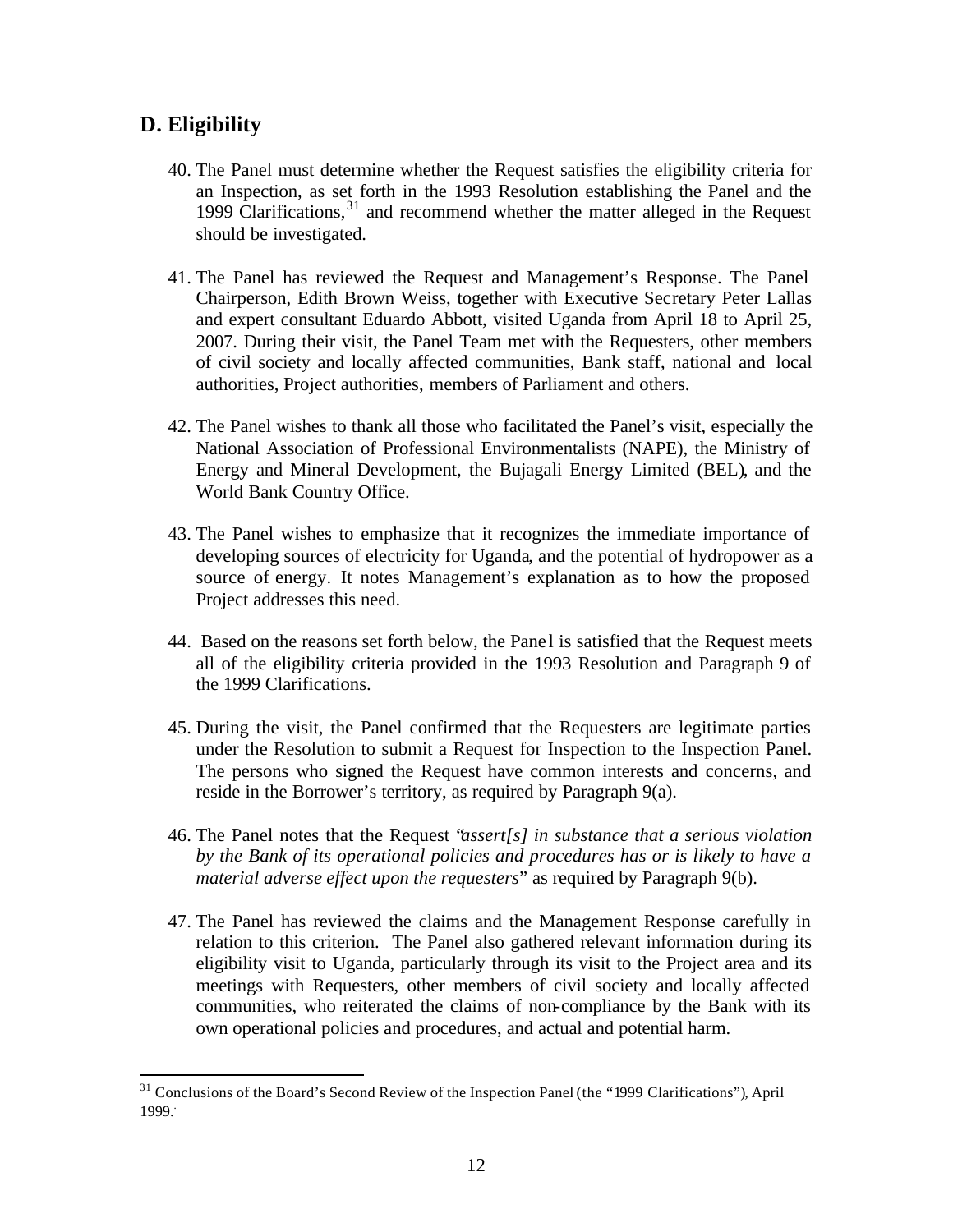- 48. The Panel notes the substantial amount of documentation prepared for the Project, including the Social and Environmental Assessment of December 2006. It appreciates the explanations of Management and Project authorities relating to the Project and its rationale, and their efforts to demonstrate that the Project is following Bank policies and addressing issues of harm that have arisen over time and might yet arise. The Panel also received information from the Ministry of Finance, Ministry of Energy and Mineral Development, and BEL.
- 49. The Panel also notes Management's claims that the Project preparation followed best practice and took into account the findings of the Inspection Panel investigation of the issues raised in the Request for Inspection submitted to the Panel in 2001.
- 50. The Panel considers, at the same time, that the Requesters and local people raise a number of significant concerns about this documentation and related explanations. The Panel heard concerns that the Project evaluation has failed adequately to consider alternative sources of electricity generation, and that the Project will not meet its promises of electricity generation. At the same time, there are concerns that it may cause significant harm to affected people, their livelihoods and the environment and ecology of the River Nile and Lake Victoria. These harms, they contend, could be both local and, more broadly, affect the ecology of Lake Victoria and, potentially, the countries and people downstream along the course of the Nile. Some of these concerns are similar to those raised in connection with the previously proposed project.
- 51. The Panel highlights below several of the issues and concerns raised by the Requesters and local people.
- 52. **Inundation of Bujagali Falls and the Kalagala Falls Offset**. The Project documents note that the dam, if built, would inundate Bujagali Falls. These Falls are a valuable stretch of the River Nile from an ecological and natural habitat perspective,  $32$  for their spiritual values to the local people, and for tourism uses and value. People interviewed by the Panel during its eligibility visit reiterated that the inundation of Bujagali Falls would be a great loss locally and to the country, with highly adverse ecological, cultural, social and economic impacts. The loss of Bujagali Falls also would follow the previous inundation of Ripon Falls just a few kilometers upstream at the source of the Nile due to the construction many years ago of the Nalubaale Dam.
- 53. The Management Response and the PAD indicate that the Kalagala Falls and adjacent areas will be an offset for the loss of Bujagali Falls. The Kalagala Falls,

<sup>32</sup> The Project SEA notes that they are in the Jinja Wildlife Sanctuary. It adds that *"[w]hile the Sanctuary was established in 1953, development along the river has not been restricted and there is no management plan or management activities associated with the Sanctuary. Proposals which may result in the destruction of habitat within a wildlife sanctuary must incorporate suitable mitigation measures, and this principal (sic) has been adopted for the [Project]*." Executive Summary, ES-19.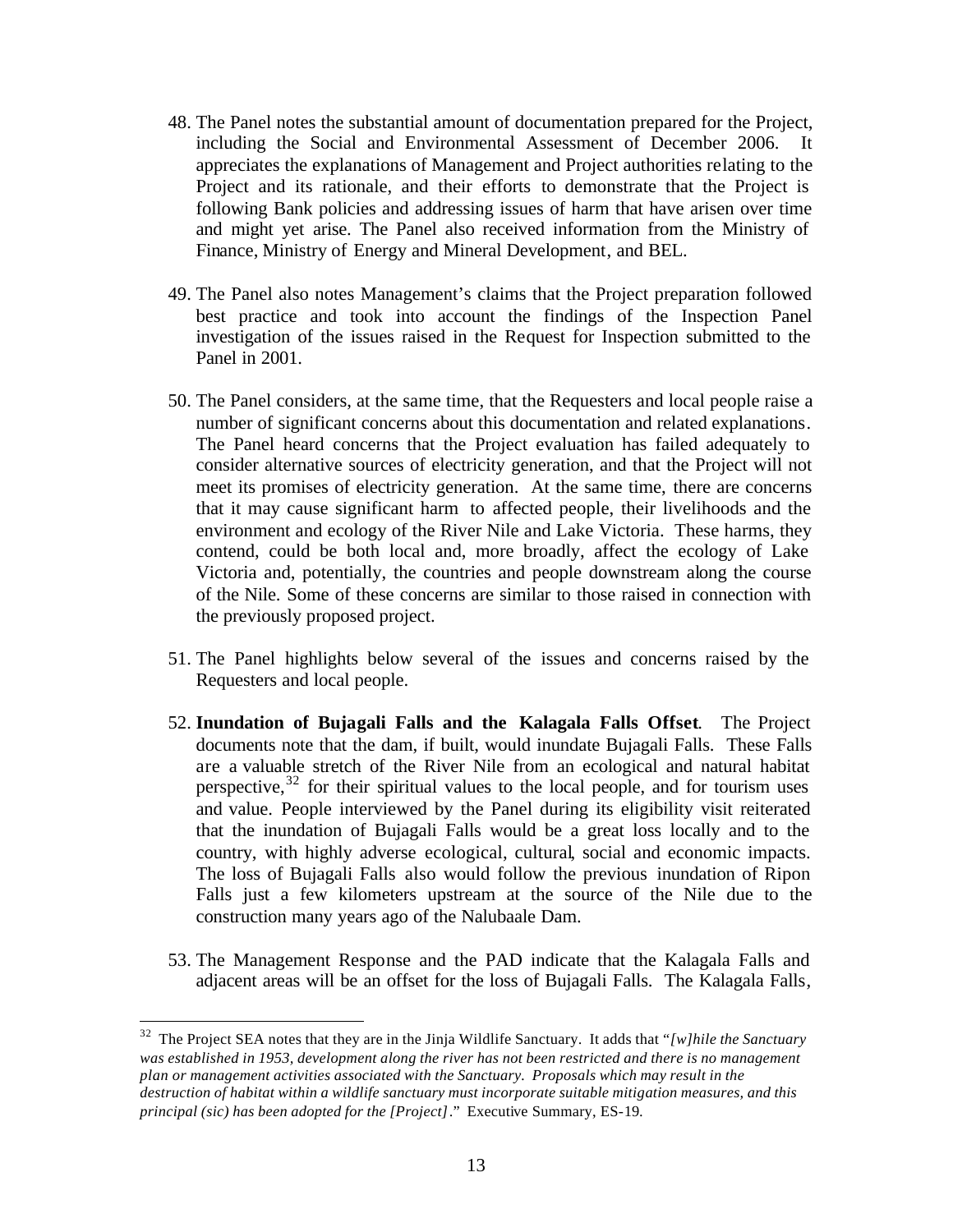some kilometers downstream from Bujagali Falls, are another beautiful and highly important stretch of the Nile from a cultural, ecological and economic perspective.

- 54. Specifically, Management indicates in its Response that the Government of Uganda "*has reiterated its commitment to the Kalagala offset that it made under the previous effort to develop Bujagali, as presented in the Management Report and Recommendation in response to the Inspection Panel's investigation of Power III, Power IV, and the Bujagali Hydropower projects. . . The offset provision for Kalagala Falls and the adjacent natural habitat will be included as a GoU [Government of Uganda] obligation in IDA Indemnity Agreement for the Bujagali project, and will be binding throughout the life of the Indemnity Agreement.* . . . .<sup>33</sup> The Panel notes that this commitment is presented as one of the main measures in the Project in offsetting harms.
- 55. A similar issue involving an offset for Kalagala Falls arose in the course of its 2001/2002 investigation of the previously proposed project. At that time, the Panel requested a legal opinion about the terms of the Indemnity Agreement entered into between IDA and the Republic of Uganda on December 20, 2001, and supplemental letters sent by Uganda to the Bank, with regard to the Kalaga la offset.
- 56. The then General Counsel of the Bank stated that the Indemnity Agreement and the supplemental letters contained "*legally valid, binding and enforceable obligations of Uganda (with correlative rights of the Association)*" with regard to the Kalagala Falls and some related areas. The legal opinion added, however, that in spite of Management's assertions at the time, these documents also contained "*a provision that expressly recognizes the possibility that Uganda may develop Kalagala Falls*" <sup>34</sup> (emphasis added).
- 57. This raises a question about whether the Board, in connection with the present proposed Project, received accurate and complete information about the Kalagala offset, as a necessary element to inform its decision-making.
- 58. As it was developing the present Report, the Panel received copies of two letters from the Government to the Bank which contain conflicting statements about the Country's commitment to maintain the Kalagala Offset. The first letter, dated April 13th, 2007, states that "*any future proposals which contemplate hydropower*

<sup>&</sup>lt;sup>33</sup> According to Annex 15 of the PAD for the Project, Management expects a commitment from the Government to set aside the Kalagala Falls and related portions of the Mabira Forest for the life of the IDA Agreement. Also, the Executive Su mmary of the SEA explains that the possibility of a Kalagala hydropower scheme is not included in its analysis of cumulative effects "*as the Kalagala offset agreed by the Government of Uganda to offset the residual impacts of the Bujagali project precludes such development there*." (emphasis added)

<sup>&</sup>lt;sup>34</sup> Memorandum from Ko - Yung Tung, Vice President and General Counsel to Edward S. Ayensu, Chair, Inspection Panel, March 5, 2002, entitled "*Third and Fourth Power Projects and the Bujagali Hydropower Project in the Republic of Uganda: Legal Advice in Response to Request by Inspection Panel*."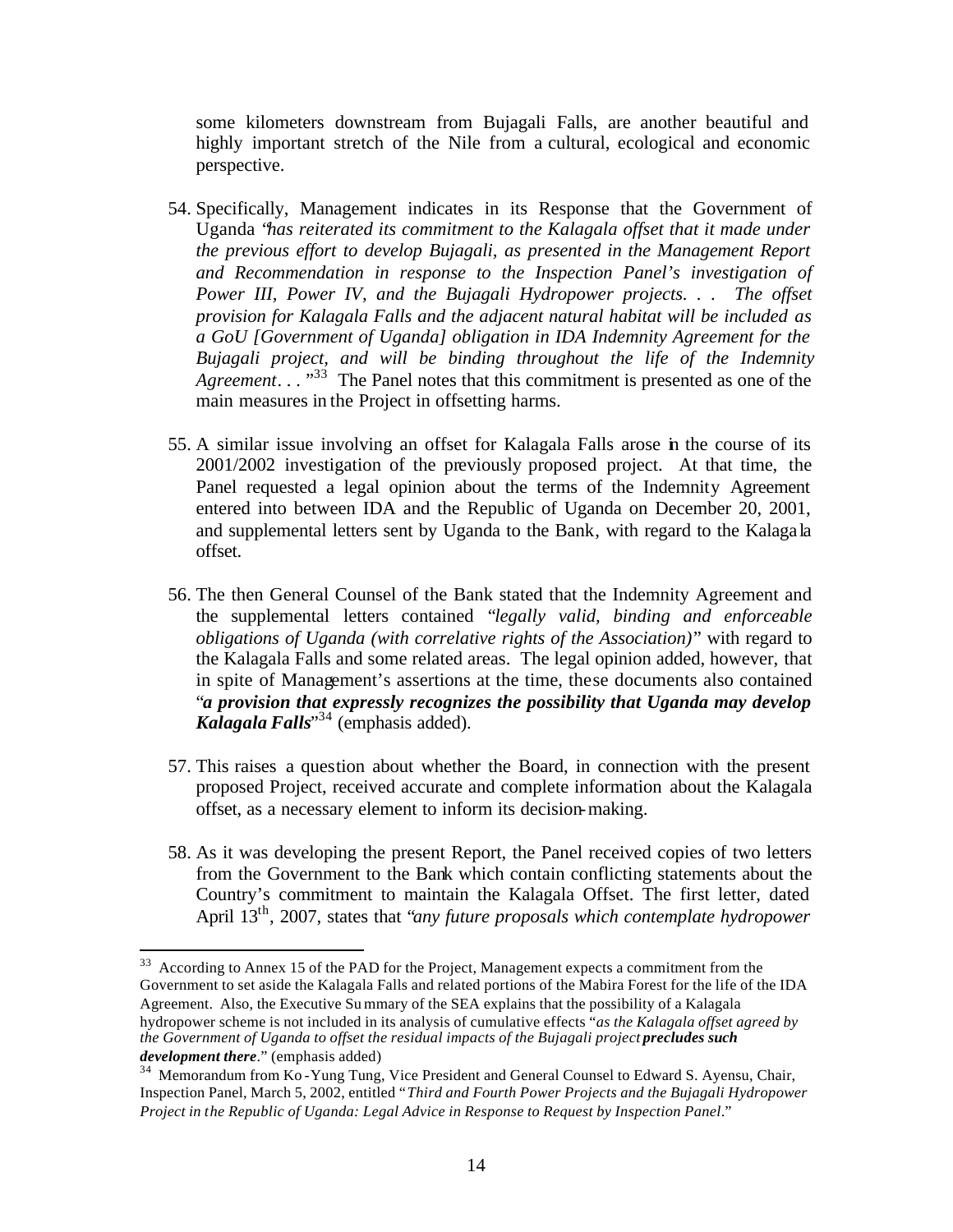*development [in the Kalagala Falls] will be conditional upon a satisfactory Environmental Impact Assessment (EIA)*". **In other words, as with the prior proposed project, it does not preclude future hydropower development at this site**. The second letter, sent shortly thereafter on April 16, 2007, refers to "*recent media reports of concerns over requests of private investors to the Ugandan Government to utilize a portion of the Mabira Forest for agricultural and industrial development*" and seems to focus on the Government's commitment to conserve the Mabira Forest.<sup>35</sup>

- 59. In this context, the Panel notes that the provisions of the IDA Indemnity Agreement, to be entered into between the Uganda and IDA, are key to understanding the commitment of the Government with respect to the proposed Kalagala offset. This is particularly important because the text of the two recent letters, noted above, is unclear, and because the statements in the PAD and the SEA, referred to above, are not legally binding.
- 60. Management has informed the Panel that the specific covenant in the new IDA Indemnity Agreement relating to the Kalagala Offset is still under negotiation. Management furnished a copy of the new Agreement to the Panel with the specific proviso that the document "*is a draft subject to change . .*[and] *will become a public document only after execution at financial close."* The Panel notes that if the new Agreement contains a covenant that provides that Uganda will not develop the hydropower potential of the Kalagala Falls without IDA's concurrence, this could be consistent with Management's statements in its Response to the Request for Inspection<sup>36</sup>, but also could, with IDA's approval, permit the development of Kalagala Falls. The same covenant could provide that after the termination of the Indemnity Agreement, Uganda will discuss with IDA an extension of this set aside of the Kalagala Falls Site and its undertakings in connection with the Mabira Forest Reserve. In line with Bank policy, the Panel expects Management to provide the Members of the Board of Executive Directors with accurate and complete information about this matter once the negotiations have concluded.
- 61. **Economic Projections and Analysis of Alternatives**. The Panel notes conflicting statements regarding the costs of the Project, output and affordability of electricity, and analysis of alternative energy sources.

<sup>35</sup> The letter states that its purpose is *to "reaffirm the Government's continued commitment to these obligations as described in Annex 15 of the Bank's Project Appraisal Document,* …" with respect to Kalagala Falls and Mabira Forest. The letter subsequently, however, focuses more narrowly on a commitment in Annex D.1 of the SEA in relation to "*the Mabira Forest Reserve and those portions of the Mabira Forest Reserve on both bank s of Kalagala Falls that have been de-gazetted*." The letter concludes with a Government commitment to adopt "*a Sustainable Management Program for Mabira Forest Reserve which is mutually agreeable to both the Government and the Bank* ."

<sup>36</sup> "*The offset provision for Kalagala Falls and the adjacent natural habitat will be included as a GoU obligation in the IDA Indemnity Agreement for the Bujagali project, and will be binding throughout the life of the Indemnity*." Management Response p. 22, ¶ 7.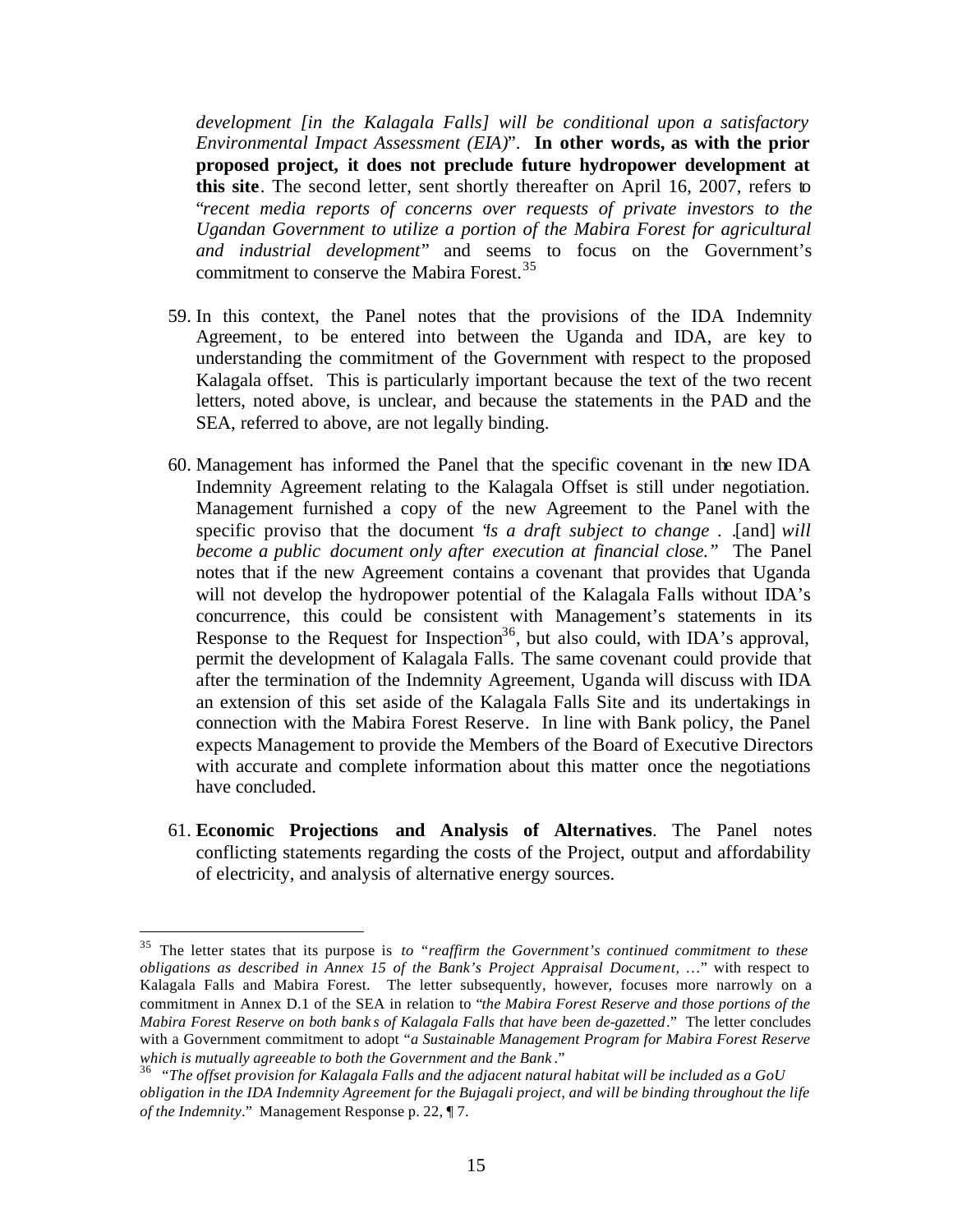- 62. The Requesters claim that the projections of electricity output and costs developed under the Project are incomplete and very likely misleading and inaccurate. The Requesters also contend that Project documents fail adequately to describe alternative approaches that could and should be pursued to meet the needs of electricity generation that would be less costly and harmful.
- 63. The Panel observes that significant new conditions and circumstances may have arisen since the previously proposed project at Bujagali Falls. These include the situation relating to costs for construction and for electricity, issues of power production and capacity in light of water flows (see also below), and the emergence of alternative potential sources of power generation. The Requesters claim that these new conditions and circumstances are not adequately addressed in Project documents, as required by Bank policies.
- 64. During its eligibility visit, Requesters and others also expressed concern that local people have not been given adequate information regarding the costs and pricing arrangements under the proposed Project, and that these arrangements might result in less electricity at higher cost than they have been led to believe. They stated that the Project economic analysis is faulty and conveys overly optimistic projections of benefits of the proposed project when compared to other alternatives and of electricity generation in general.
- 65. The Panel notes that Bujagali Falls is an extremely valuable natural site, which is important to both present and future generations. The Bank's processes for conducting economic evaluation of projects and programs, or their implementation, may not fully capture the value of such unique sites, since the benefits are difficult to quantify and may be discounted to zero, although they may not be zero. While access to electricity is critical to reducing poverty today, economic calculations of the cost and benefits of various options for produc ing electricity that do not fully consider the value of unique natural sites to present and future generations may be distorted.
- 66. **Hydrology and Water Flow**. The Panel notes that there are differing views about the effect of the proposed dam on water flows in the River Nile and on the water levels in Lake Victoria.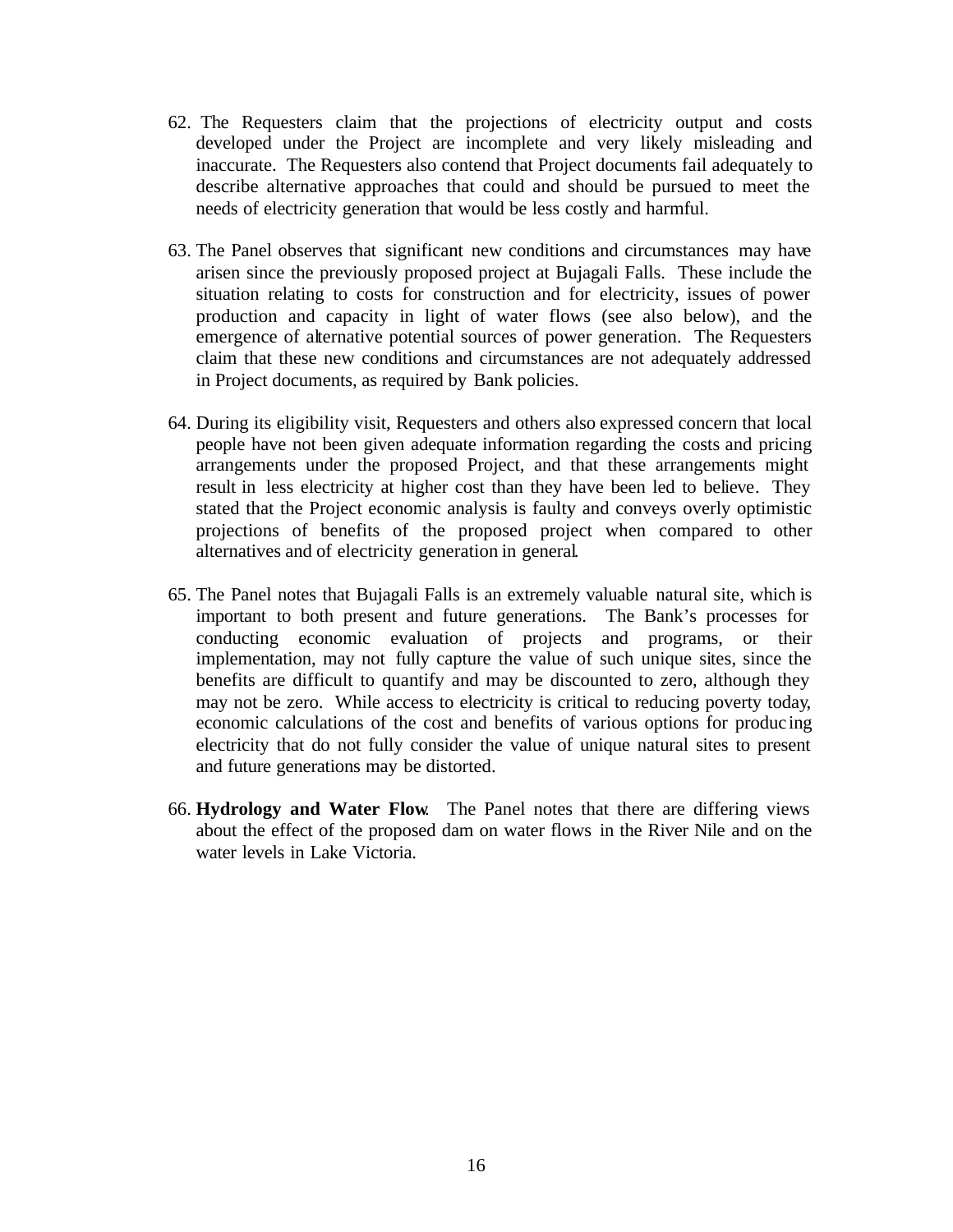- 67. The Requesters contend that the Project documents and explanations by Management do not accurately reflect the significant risks relating to water flows and the lower levels of Lake Victoria posed by the proposed Bujagali hydropower project. In this regard, they contend that important new data on Lake levels, and the potential implications of climate change on temperature (and hence on water evaporation) and on precipitation rates in the region, have not been adequately taken into account in assessments of the proposed new Project.<sup>37</sup>
- 68. The Panel also notes that new information exists from independent sources regarding the effects of the existing upstream dams on water levels in Lake Victoria. The effect of water flows on Lake Victoria may raise significant questions about the impact of the Project on the health of the Lake Victoria basin ecosystem.
- 69. The SEA and other Project documents state that BEL "*adopted the Agreed Curve" for its design and implementation of the Bujagali Hydropower facilities*." The Panel notes that the Agreed Curve  $38$  affects not only the local water situation but also areas and countries downstream of Bujagali Falls, and relates to an existing international agreement between countries. The Requesters claim that there are indications of new approaches that may affect this critical issue regarding water flow.<sup>39</sup>
- 70. There is also conflicting evidence regarding the issue of whether multiple dams on the River will have cumulative effects. The Requesters claim that there could be significant cumulative impacts and that this issue needs to be thoroughly addressed in a transparent and participatory way. Management's Response indicates that "*developing Bujagali and other sites in the Victoria Nile Basin (excluding Kalagala) will not have significant cumulative environmental impacts.*"40
- 71. The Panel also notes conflicting views regarding the effects of the dam on fisheries in the Project area. The Requesters claim that the effects on fisheries in

 $37$  During discussions in the field, it was noted that Working Group II of the Intergovernmental Panel on Climate Change (IPCC) is issuing its Contribution to the Fourth Assessment Report (Working Group II: Impacts, Adaptation and Vulnerability), which addresses regional impacts of climate change, particularly with regard to temperature and precipitation.

 $38$  The Agreed Curve, as described in the Management Response and SEA, is a long-established formula designed to ensure that water flows downstream remain consistent with what would have occurred under natural conditions without the existing dams. As stated in the Management Response, it "*functions as the operating rule of water discharges through the Nalubaale and Kiira dam complex, in which the volume of water released remains consistent with what would have occurred under natural conditions, thereby ensuring no change in downstream discharge (water releases are a function of the lake level at any given time*)." Management Response, p. 4 at note 4.

<sup>&</sup>lt;sup>39</sup> They cite, for example, the Terms of Reference for the Economic and Financial Evaluation Study, Bujagali II, dated February 2007, which state that "*the 'Agreed Curve' should no longer be strictly followed, but should be considered as a guiding element in the operation policy. . .*" Appendix, p. 42.

 $40$  Management Response, p. 20, Annex 1 at note 4.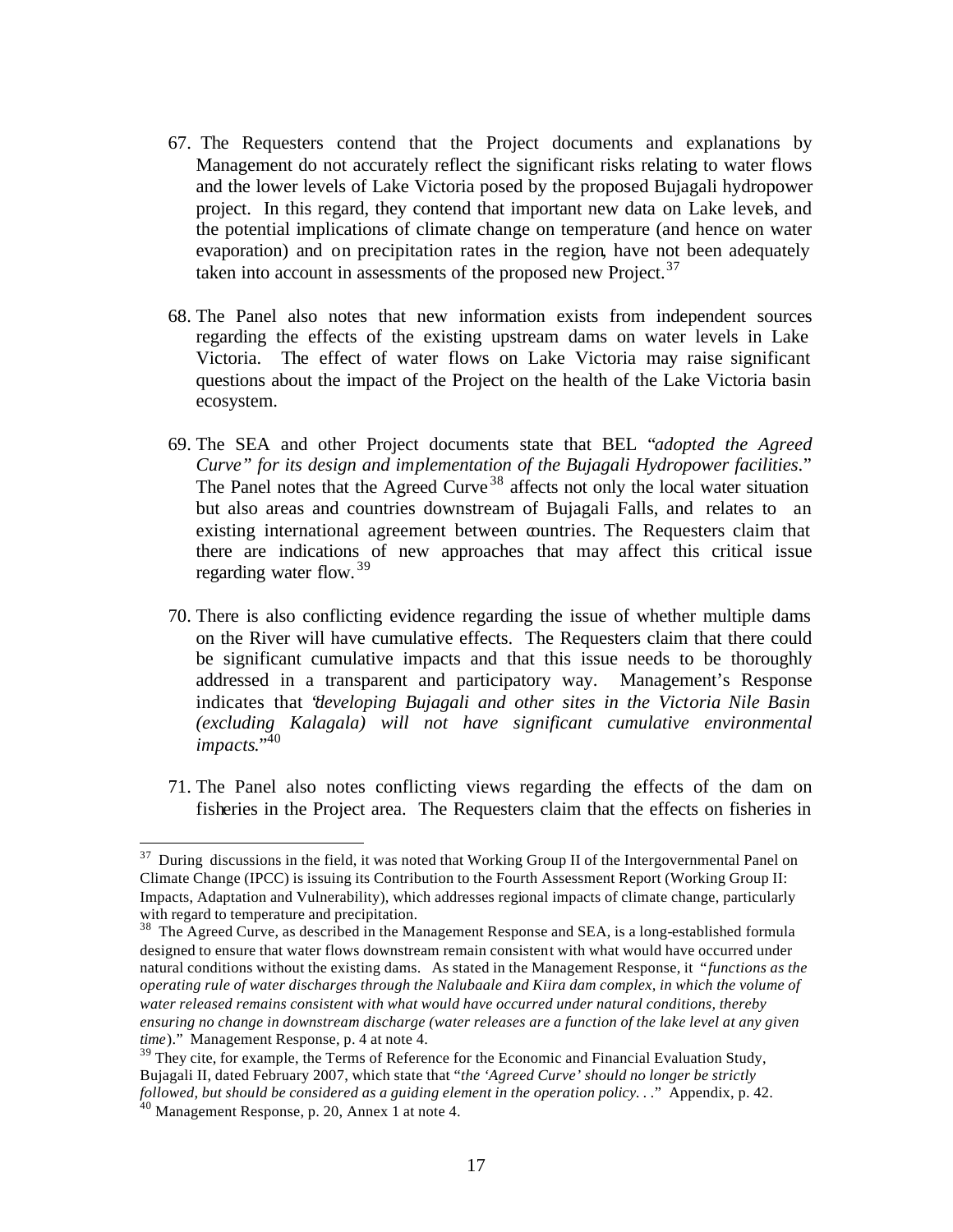the River and in Lake Victoria need to be analyzed and addressed, while Project officials have indicated to the Panel that they believe there will be no effects.

- 72. **Resettlement**. The Requesters claim, and Management to some degree acknowledges, that certain problems exist in relation to the resettlement of local people arising from the previously proposed project. Local affected people interviewed by the Panel reiterated and elaborated on their concerns set forth in the Request for Inspection. During its visit, the Panel was able to verify some of the problems faced by them.
- 73. In its Response, Management states that BEL has prepared an Assessment of Past Resettlement Activities and has prepared an Action Plan (APRAP) to complete the resettlement started under the earlier Bujagali project and that it will implement Community Development Action Plans (CDAP). In addition BEL and the BIU have committed to a series of actions summarized in the Management Response, paragraph 30. The Response does not say specifically whether Management considers that these actions by BEL and BIU are sufficient to address the Requesters' concerns and to implement properly the Bank resettlement policy. The Panel notes these initiatives, but in the light of past experience considers that the claims of Requesters raise issues as to compliance and harm to local people that need to be examined.
- 74. **Other Issues.** During its eligibility mission, the Panel was also presented with assertions and questions that elaborated upon compliance and harm issues raised in the Request. They relate to Bank policies on Indigenous Peoples, Cultural Property, Natural Habitat (including impacts on Bujagali Falls and riverine fish species), Dam Safety and International Waterways. The Panel also noted questions of compliance and harm involving the link between the proposed Project and the Mabira Forest, namely the course of the transmission lines of the proposed Project through this Forest and alleged linkage between the Forest and the Kalagala Offset.
- 75. The Panel notes that the Request *"does assert that the subject matter has been brought to Management's attention and that, in the Requesters' view, Management has failed to respond adequately demonstrating that it has followed or is taking steps to follow the Bank's policies and procedures."* Hence, the Request meets the requirement of Paragraph 9(c) of the 1999 Clarifications.
- 76. As noted above, the Requesters state that they expressed their concerns in a letter sent to the Bank. They further note that they invited the Bank's Country Office in Kampala to attend public meetings, held in August and October 2006, regarding Lake Victoria and the role of dams in draining the Lake, but received no response from the Bank. In addition, the Requesters state that they recently met with Bank officials in Kampala to reiterate their worries, but claim that the Bank has not adequately addressed their concerns. They believe that the actions described in the Request are contrary to the World Bank policies and procedures and will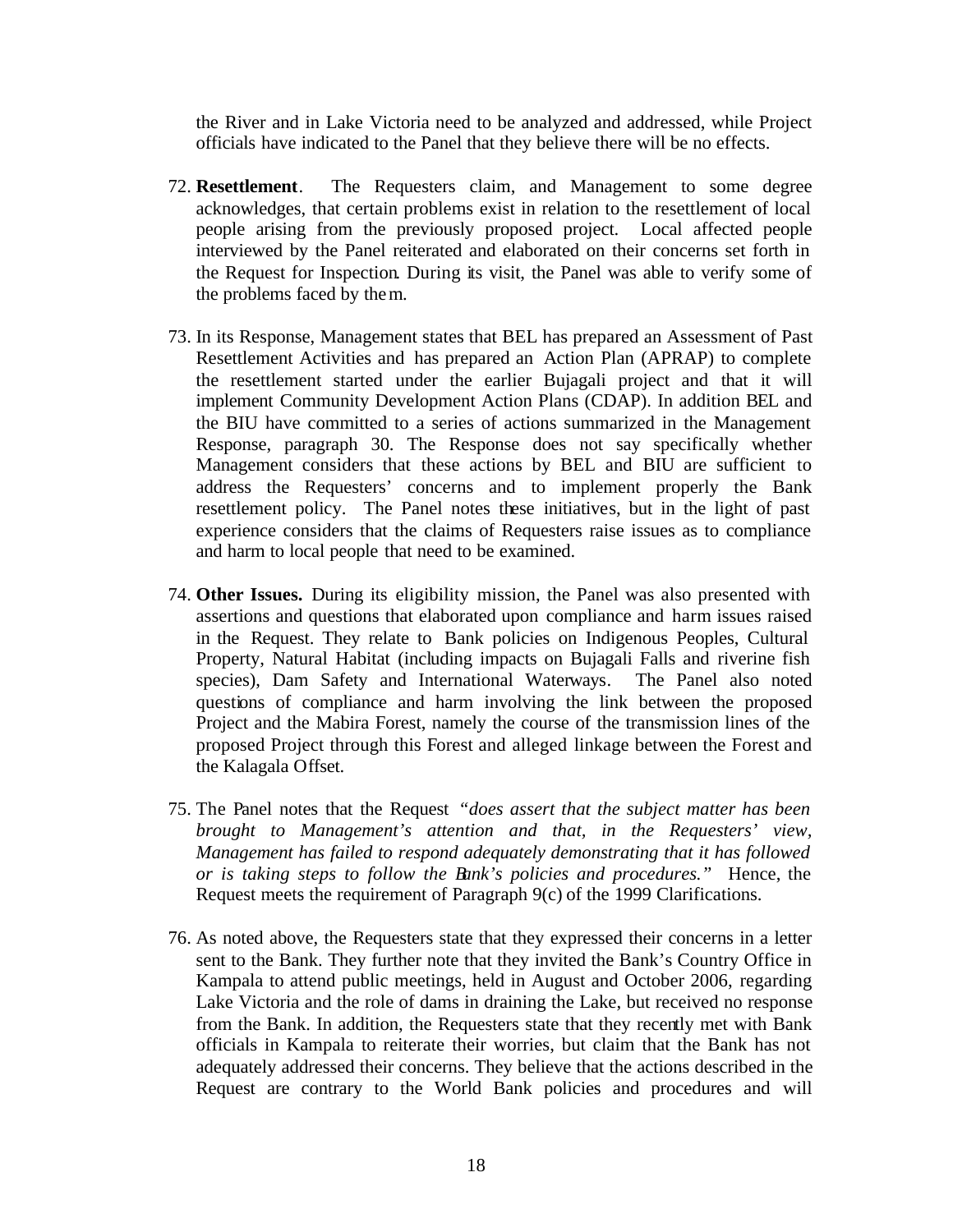materially and adversely affect their rights and interests. They ask the Panel to recommend that an investigation of the issues raised in the Request be carried out.

- 77. The Panel notes that the subject matter of the Request "*is not related to procurement*", as required by Paragraph 9(d) of the 1999 Clarifications.
- 78. The Request satisfies the requirement in Paragraph 9(e) of the 1999 Clarifications. On April 26, 20007, the Board of Executive Directors approved the IDA Guarantee as part of the financial package supporting this Project.
- 79. With respect to Paragraph 9(f) of the 1999 Clarification, Management notes in its Response that the "*proposed Private Power Generation (Bujagali) Project is a new operation. As such there has been a fresh assessment of the social and environmental aspects of the project, which has also required drawing upon former studies, where relevant.*<sup>"41</sup>
- 80. In addition, as noted above, the Request asserts that there is new evidence and circumstances not know at the time of the prior Request. The Request notes, for example, important new information and realities relating to a decline in lake and river water levels, climate change, increased silting, and other factors relevant to hydropower production. It also refers to new circumstances and concerns relating to resettlement arising from the earlier proposed project. The Panel also has received claims allegedly based on important new information on the relationship between water levels in Lake Victoria and the existing dams, as well as regarding possible alternative sources of electricity generation. Therefore, the Request satisfies Paragraph 9(f) of the 1999 Clarifications.

### **E. Additional Considerations**

- 81. The Panel wishes to draw the attention of the Board to some disturbing information, which could affect the integrity of the Panel process.
- 82. The Panel heard testimony that some resettled people who submitted the letter of complaint have been subjected to pressure to refrain from complaining about the proposed Project. Individuals indicated to the Panel that they were, on other occasions, threatened for wanting to speak out about their concerns. Some indicated that while they have not refused the dam, they joined the letter stating their concerns regarding their resettlement and are fearful of the consequences.
- 83. Separately during its visit, the Project authorities provided the Panel with copies of two additional documents, which suggest possible conflicts in the area of influence of the proposed Project. One is a document of minutes from a meeting involving area leaders and the affected people, which illustrates some of the apparent problems. According to the minutes, the leaders of the area to which people had been resettled, stated that they were not happy with the residents

<sup>41</sup> Management Response, Annex 1, p. 22.